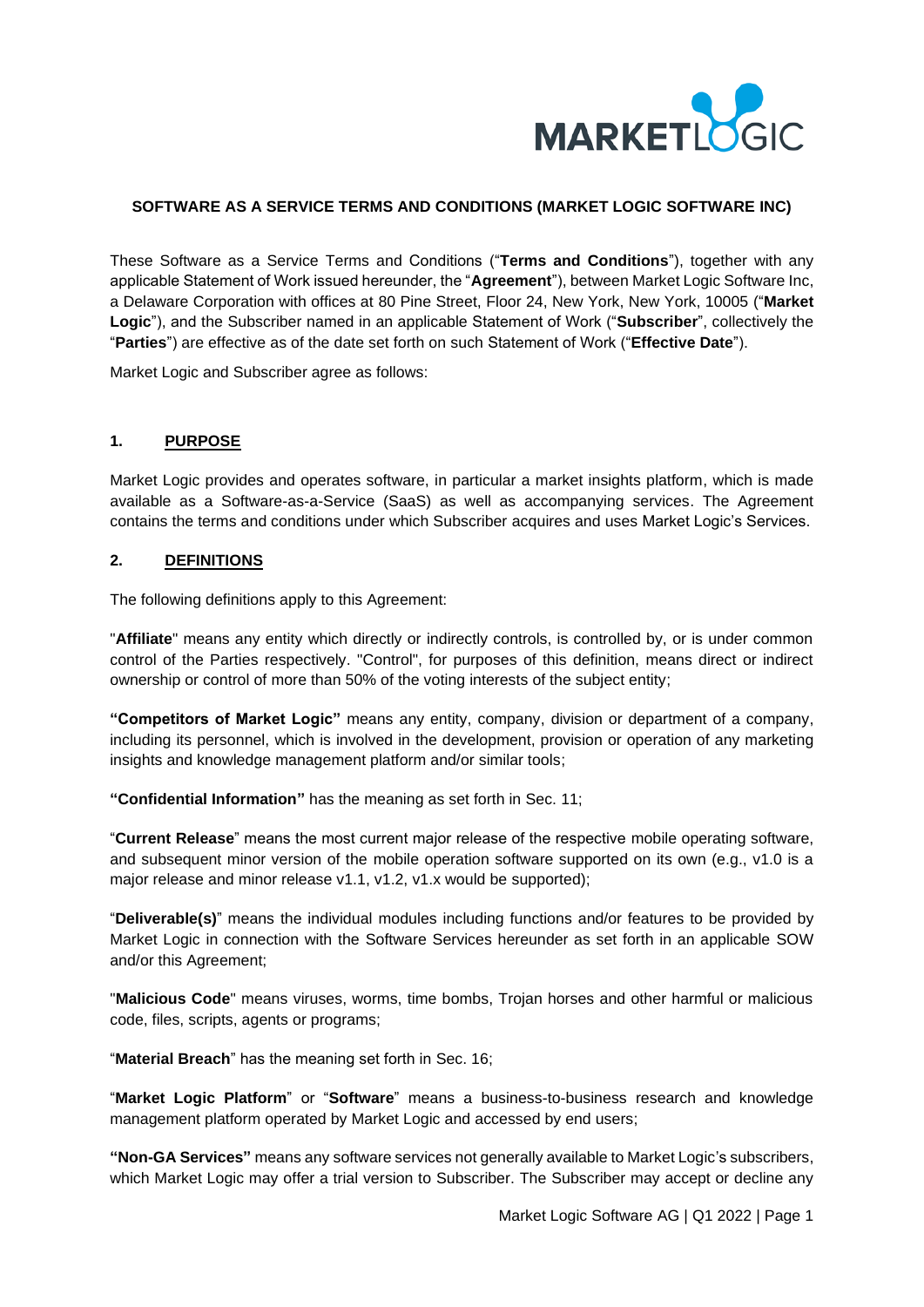

such trial services at the Subscriber's sole discretion. Any Non-GA Services will be designated as beta, pilot, limited release, developer preview, non-production or by a description of similar import. Non-GA Services are provided for evaluation purposes and not for production use, are not supported, may contain bugs or errors, and may be subject to additional terms mutually agreed upon in a Statement of Work;

"**Open Source Software**" means any software, which is subject to license terms and conditions meeting the criteria listed at<http://www.opensource.org/docs/definition.php> and takes the form of one of the licenses currently listed at<http://opensource.org/licenses/> or which is subject to any similar license terms, which have been incorporated into the Software Services.

**"Payment Due Date"** has the meaning set forth in Sec. 7;

"**Professional Services**" means the services that are offered by Market Logic to implement and maintain the Software Services (e.g., configuring the product, uploading Subscriber Data, provide training services). The scope of such Professional Services and each Deliverable is specified in the applicable Statement of Work;

"**Purchased Services**" means the Services purchased by Subscriber under any applicable SOW;

**"Services"** means the Software Services and the Professional Services;

"**Software Services**" means the software services, including the Market Logic Platform and all other software features and functionalities that Subscriber is authorized to use as specified in the applicable Statement of Work/s. Such Software Services are made available to Subscriber as a Software as a Service (i.e., online via a dedicated Subscriber login link and/or other webpages designated by Market Logic);

"**Statement of Work**" or "**SOW**" means any ordering document, mutually agreed by the Parties, specifying the Services to be provided under this Agreement, including any documents, attachments or forms thereto. The Parties agree that Subscriber's Affiliates are permitted to enter into SOWs with Market Logic, which Affiliates shall, upon signing the SOW, be bound by the terms and conditions of this Agreement;

"**Subscriber**" means the legal entity accepting this Agreement and any of its Affiliates who have signed any Statements of Work governed by this Agreement;

"**Subscriber Data**" means all electronic data or information submitted by the Subscriber to the Software Services, including content and data licensed or acquired by Subscriber from third party content providers (i.e., Third Party Services);

"**Subscription Fees**" means the subscription fees detailed in the applicable Statement of Work;

"**Subscription Period**" means the portion of time within the Subscription Term and set forth in the applicable Statement of Work;

"**Subscription Term**" means the term set forth in the applicable Statement of Work;

"**Supported Device**" means a mobile device running a Current Release of either Android software or an Android software version(s) or an Apple device running relevant iOS software;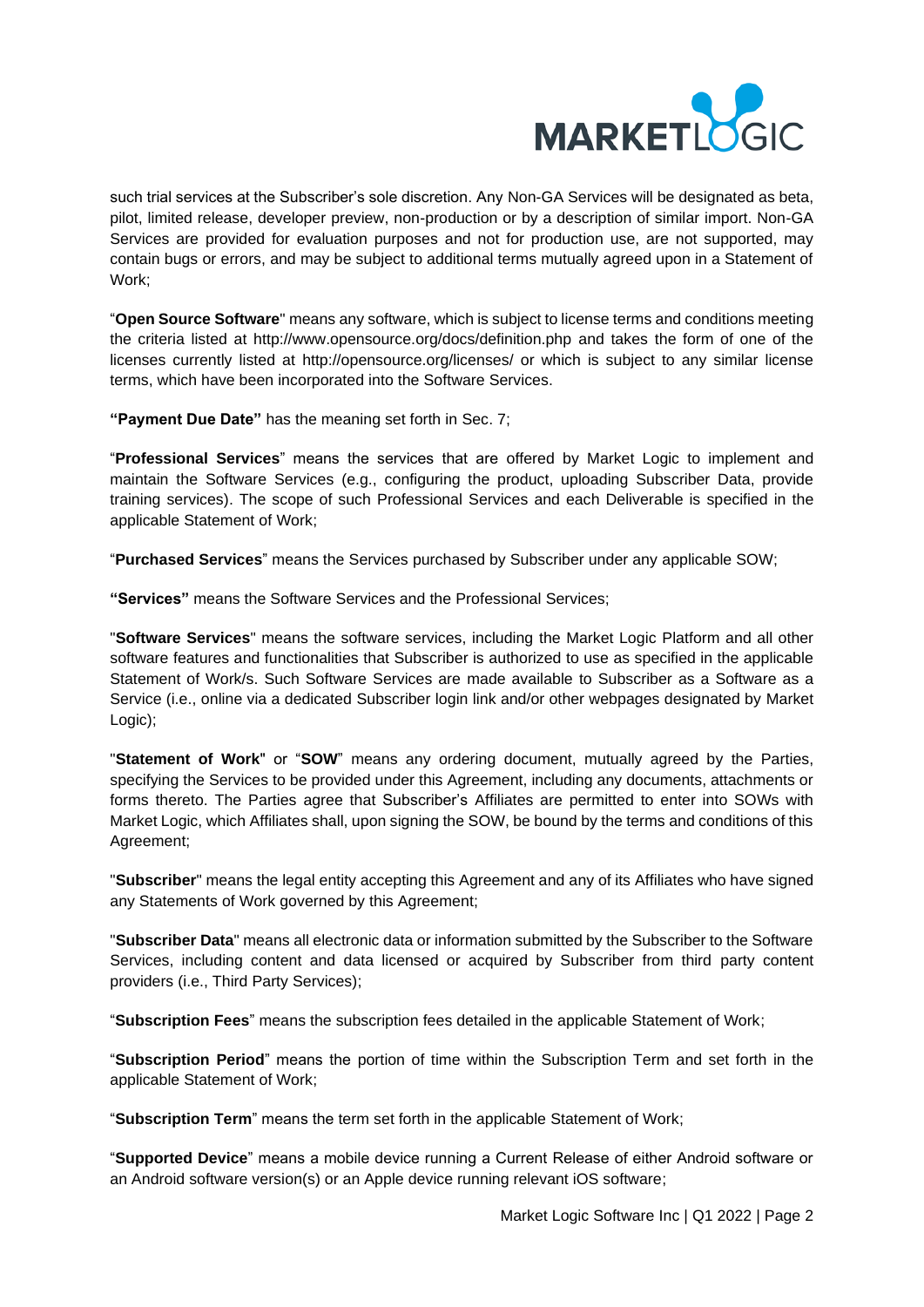

"**Third Party Feature/s**" means any service or product (including, without limitation, mobile, offline or other software services) provided by a company, other than Market Logic, and integrated by default in the Software Services by Market Logic, which can be turned off upon request of Subscriber;

"**Third Party Service/s**" means any service or product (including, without limitation, mobile, offline or other software services) provided by a company, other than Market Logic, to Subscriber and which Third Party Service has been integrated into the Software Services by Market Logic on behalf of Subscriber and the Third Party Service provider in order to allow the Software Services to interoperate with the Third Party Services;

**"Users"** means individuals who are authorized by Subscriber to use the Software Services as specified in a valid and active Statement of Work between Market Logic and Subscriber and who have been supplied with user identifications and passwords by Subscriber (or by Market Logic on behalf of the Subscriber and at the Subscriber's request). Users may include, but are not limited to, the Subscriber's employees, consultants, contractors, agents and third parties authorized by and acting on behalf of Subscriber;

# **3. SOFTWARE USAGE RIGHTS**

**3.1. Rights in Software Services**. During the Subscription Term, Market Logic shall grant to Subscriber a limited, non-transferable, non-exclusive, non-perpetual right to access and use the Software Services and Software documentation for Subscriber's internal business purposes. Market Logic will host and retain physical control over the Software Services. To access the Software Services, Users shall use a secure HTTP/S connection and authenticate themselves with a unique, personal username and password. Certain functions of the Software may be downloaded for installation and use on a mobile device ("**Mobile Apps**"). Such Mobile Apps may be accessed and used during the term of the respective SOW/s under this Agreement and must be uninstalled upon the expiration or termination of the respective term. Other than as specifically set forth in this Agreement and unless otherwise agreed to by Market Logic in writing, no provision under this Agreement shall obligate Market Logic to deliver or otherwise make available any copies of computer programs or code from the Software and Software Services to Subscriber, whether in object code or source code form.

**3.2. Usage Restrictions.** The Subscriber shall not: a) permit any third party to access the Software Services except as permitted herein; b) create derivative works based on the Software Services except as authorized herein; c) copy, frame or mirror any part or content of the Software Services, other than copying or framing on the Subscriber's own intranets or otherwise for the Subscriber's own internal business purposes; d) reverse engineer the Software Services; or e) access the Software Services in order to: (i) build a competitive product or service; and/or (ii) copy any features, functions or graphics of the Software Services.

# **4. SOFTWARE SERVICES**

**4.1. Updates and Support.** Market Logic will: a) make updates to the Software Services available to Subscriber when they become commercially available; b) provide Standard Helpdesk Support via web-content and e-mail support, in English with a maximum response time of 8 hours, available 24 hours from Monday to Friday, including public holidays, and/or upgraded support if purchased separately; and c) upon acceptance of the Services, provide second and third level support and maintain the Software Services in accordance with the Service Level Agreement attached to the applicable Statement of Work. This support is limited to technical questions and does not include general User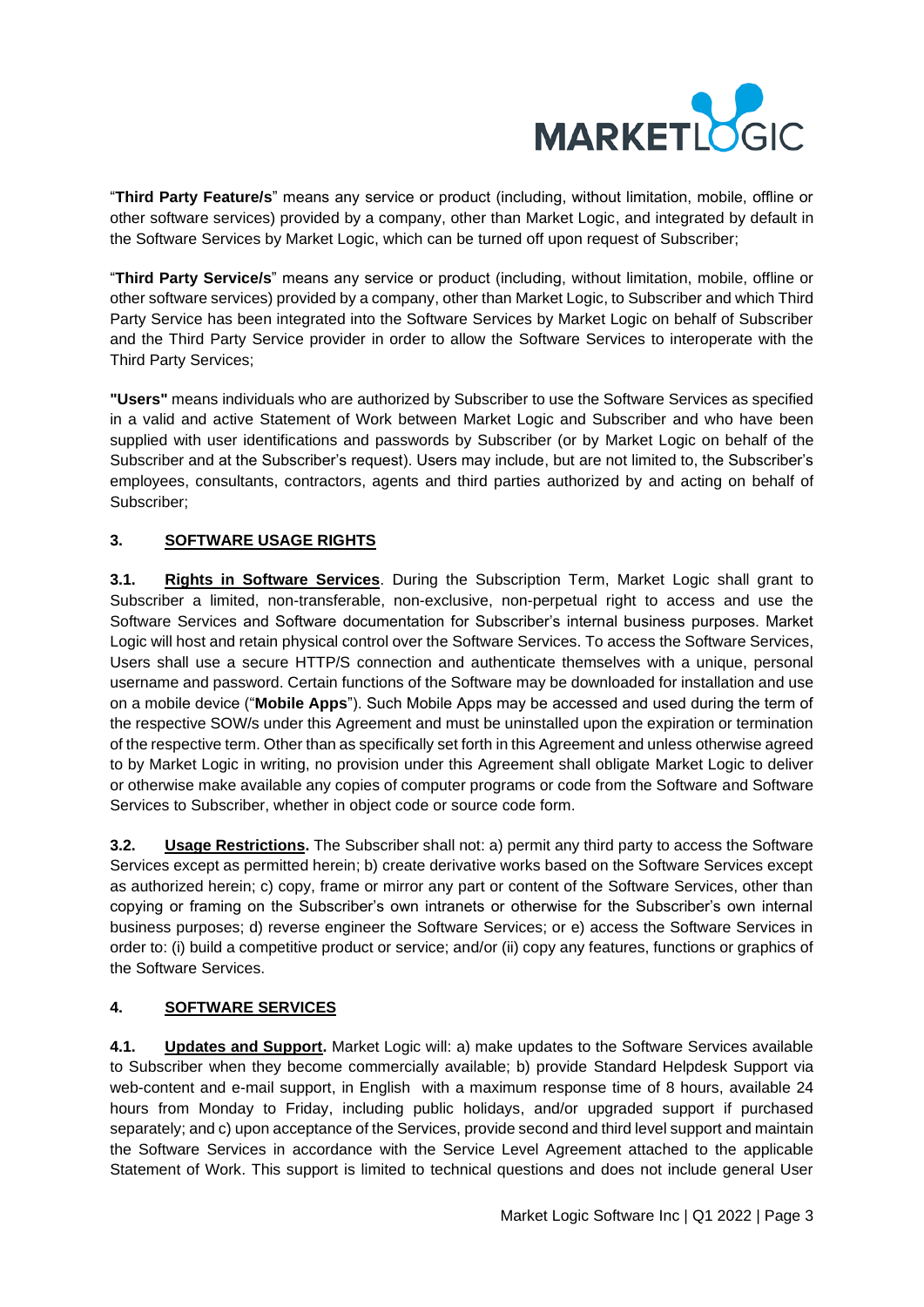

training and consultancy services. Subscriber agrees that Market Logic may collect and use technical information gathered as part of the support and maintenance services for the Software Services, including any User's operating system and browser, as well as statistics (including, for example, terms most searched, date and time of last login, number of downloads, number of uploads, and number of views). Market Logic may use this information solely for the purpose of providing usage statistics to the Subscriber and/or improving the Software Services. Market Logic shall not disclose this information in any form that identifies the Subscriber or any Users.

**4.2. Non-GA Services.** NON-GA SERVICES ARE NOT CONSIDERED "SOFTWARE SERVICES" HEREUNDER AND ARE PROVIDED "AS IS" WITH NO EXPRESS OR IMPLIED WARRANTY. At any time and at its sole discretion Market Logic may discontinue any or all Non-GA Services provided to Subscriber and may never make them generally available.

**4.3. Subscriptions to Software Services.** Unless otherwise specified in the applicable Statement of Work: a) Software Services are purchased as User subscriptions and may be accessed by no more than the specified number of named Users; and b) each individual which Subscriber wishes to register a user account for will receive a User ID and password to the Software Services. One User account equals one purchased license. Each User account may only be used by the designated User and must not be shared with any other individuals. The Subscription Fees set forth in the relevant Statement of Work allow the Subscriber to register User accounts up to the number of purchased Users. The fees do not pertain to an actual registration or actual usage of a User account. Additional User subscriptions may be added during the applicable Subscription Term at the same pricing as that for the pre-existing subscriptions under the applicable Statement of Work, pro-rated for the remainder of the Subscription Term in effect at the time the additional User subscriptions are added. All additional User subscriptions shall terminate on the same date as the pre-existing subscriptions. User subscriptions are for designated Users only and cannot be shared or used by more than one User, but may be reassigned to new Users replacing former Users who no longer require use of the Services. In the event Subscriber fails to comply with the contractual usage limits, Subscriber agrees to promptly execute a Statement of Work for additional Services upon Market Logic's request and to pay any invoice for excess usage in accordance with this Agreement.

# **4.4. Third Party Services**.

**4.4.1.** Market Logic shall not be liable for and makes no warranties whatsoever with respect to any Third Party Services which Subscriber uses or desires to use in conjunction with the Software Services, in particular, but not limited to, instances where a Third Party Services provider refuses to make the Third Party Services available for interoperation with the Software Services in a manner which is acceptable to Market Logic, or delays the integration or ceases the provision of the Third Party Service or the integration. Market Logic will take commercially reasonable steps to alter the Software Services to facilitate such integration.

**4.4.2.** Subscriber may be required to grant Market Logic access to Subscriber's account with the Third Party Service. Any use, access and interaction (including, without limitation any exchange of data) by the Subscriber of any Third Party Services via the Software Services shall be governed by a separate license, service or similar agreement between Subscriber and the applicable Third Party Services provider. Market Logic shall not be responsible for any disclosure, modification, or deletion of Subscriber Data resulting from any use of or access to Third Party Services or Third Party Services providers.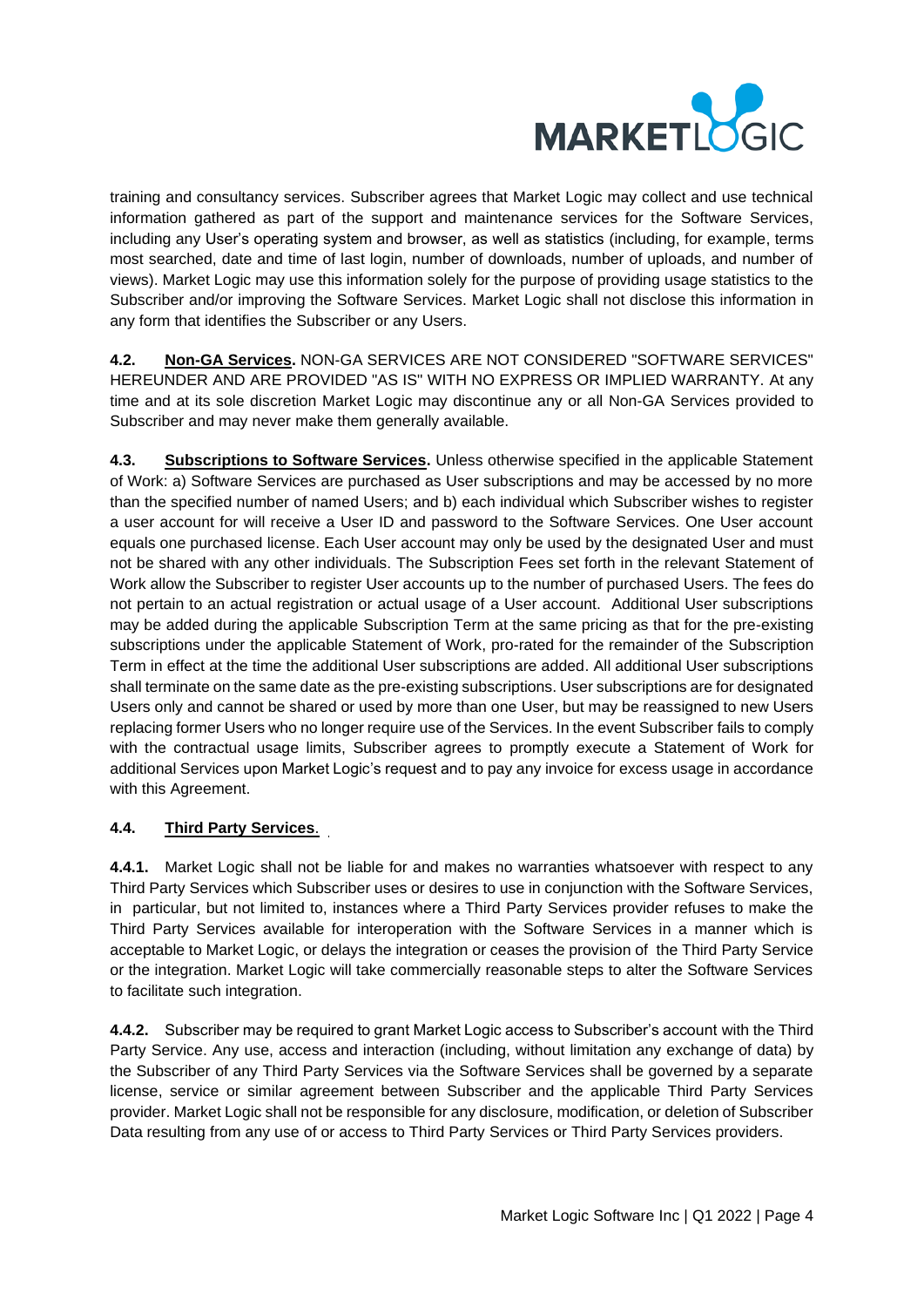

**4.4.3.** Subscriber acknowledges and understands that a Third Party Service provider may make the performance of such services dependent on the provision of anonymous usage statistics and Market Logic shall be permitted to disclose the anonymous usage statistics to the Third Party Services provider on Subscriber's behalf.

**4.4.4.** Notwithstanding any security requirements agreed between Subscriber and Market Logic, any proprietary data of such provider shall be solely subject to separate security and confidentiality obligations between Market Logic and the respective provider.

# **5. PROFESSIONAL SERVICES**

**5.1. Provision of Professional Services**. Market Logic shall conduct the Professional Services pursuant to this Agreement and the applicable Statement of Work/s. Subscriber and Market Logic agree that all Professional Services performed under the applicable SOW do not require Market Logic to attend Subscriber's premises unless training is provided on premises at Subscriber.

**5.2. Timelines.** Subscriber acknowledges and agrees that the ability of Market Logic to provide the Professional Services specified in the applicable Statement of Work within a projected timeline is dependent on contributions to be provided by Subscriber. If Market Logic considers that a material contribution, response or action required from Subscriber is delayed to a point that a milestone is being negatively impacted or cannot reasonably be completed due to such delay, Market Logic will promptly notify Subscriber. The delivery timeline shall be extended for at least the time equal to the amount of time it takes the Subscriber to provide the material contribution, response or action requested by Market Logic unless such delay requires a longer time-line extension. For the avoidance of doubt, in such case Subscriber's payment obligation under Section 7 shall not be affected and shall remain in full force and effect.

**5.3. Acceptance.** Unless otherwise agreed upon in a Statement of Work, upon completion of the Professional Services and each Deliverable under a Statement of Work pursuant to any applicable acceptance criteria or test plans mutually agreed in writing between the Parties, Market Logic will, as applicable: a) inform Subscriber that all contracted configuration and content upload services have been completed; and/or b) provide access details to the Software Services to Subscriber. Both Parties agree to consider all Professional Services and each Deliverable accepted unless Market Logic is notified otherwise by Subscriber within fourteen (14) days ("**Testing Period**").

**5.3.1.** As of the date of acceptance, the Service Level Agreement, attached to the applicable Statement of Work shall apply.

**5.3.2.** In the event Subscriber reasonably determines in good faith that the Professional Services or Deliverable/s do not satisfy the agreed upon acceptance criteria as specified in the applicable Statement of Work or as mutually agreed upon in writing by the parties, Subscriber must notify Market Logic of this in writing within the Testing Period, specifying in writing the deficiencies in detail.

**5.3.3.** Market Logic will re-perform the defective Professional Services and/or use reasonable efforts to correct such deficiencies and resubmit the Deliverable for acceptance to Subscriber as soon as practicable ("**Correction Period**"). Subscriber will review and test the re-performed Professional Services and resubmitted Deliverables for acceptance within an additional Testing Period. If the Professional Services or Deliverables fail to meet acceptance after a second Correction Period, Subscriber may in its sole discretion, as a sole and exclusive remedy, either: a) allow Market Logic an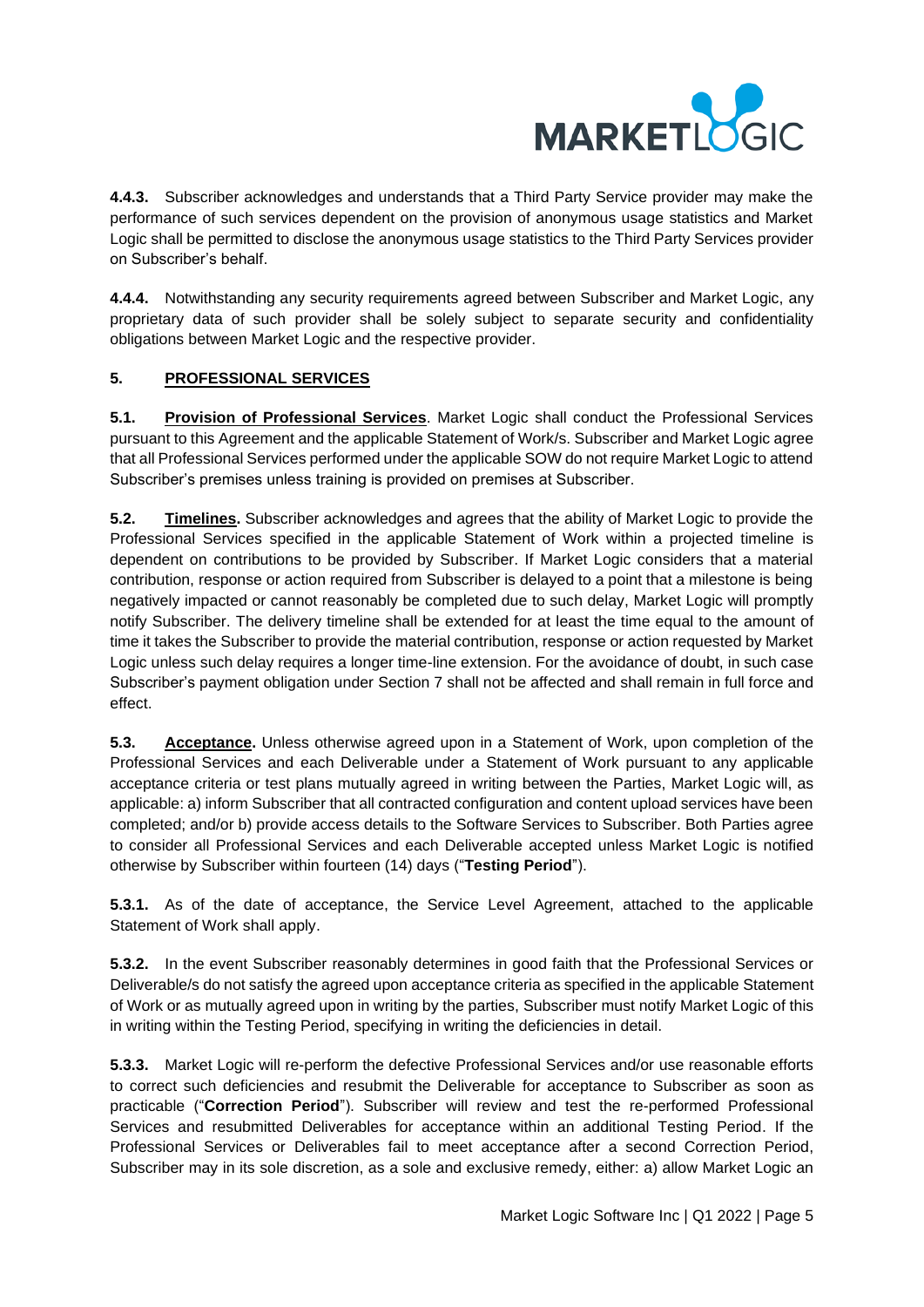

additional Correction Period in accordance with the process described above; or b) terminate the relevant Statement of Work immediately upon written notice and recover all setup related one-time fees paid under the relevant Statement of Work for such deficient Deliverable.

**5.3.4.** If a revised requirement requires a new or modified Statement of Work (e.g. a Deliverable requires modification due to incorrect assumptions or changed requirements), Subscriber will cooperate in good faith to execute such new or amended Statement of Work upon Market Logic's request.

# **6. PARTIES OBLIGATIONS**

**6.1. Market Logic's Obligations.** Market Logic shall: a) appoint qualified personnel to perform the Professional Services; b) nominate a single point of contact to the Subscriber for all matters relating to the provision of the Professional Services; c) replace the nominated single point of contact and/or other personnel at Market Logic' sole discretion with immediate effect if the performance of all or any of the nominated employees is inadequate or the nominated employee is no longer an employee of Market Logic; and d) provide the Professional Services only in accordance with applicable laws and government regulations.

## **6.2. Subscriber's Obligations.**

**6.2.1.** The Subscriber shall: a) be responsible for Users' compliance with this Agreement; b) be responsible for the accuracy and legality of the Subscriber Data and of the means by which the Subscriber acquired the Subscriber Data; c) be responsible for providing the system environment in accordance with the system requirements of Market Logic set forth in the Agreement and the applicable Statement of Work; d) use commercially reasonable efforts to prevent unauthorized access to or use of the Software Services, and notify Market Logic promptly of any such unauthorized access or use; e) use the Software Services only in accordance with the applicable laws and government regulations; f) provide all Subscriber Data and material contributions needed to complete the Professional Services; and g) provide any Subscriber Data, personal information and/or Confidential Information to Market Logic via encrypted means or on encrypted media; and h) name a single point of contact to Market Logic for all matters relating to the provision of the Professional Services.

**6.2.2.** Furthermore, the Subscriber shall not: a) make the Software Services available to anyone other than the Users; b) grant Competitors of Market Logic any access to the Software Services; c) sell, resell, rent or lease the Software Services; d) use the Software Services to store or transmit infringing, libelous, and/or otherwise unlawful material, and/or material in violation of third-party privacy rights; e) use the Software Services to store or transmit Malicious Code; f) interfere with or disrupt the integrity or performance of the Software Services or third-party data contained therein; and g) grant unauthorized access to the Software Services or their related systems or networks.

# **7. FEES AND PAYMENT**

<span id="page-5-0"></span>**7.1. Fees.** Subscriber shall pay all fees specified in any Statement of Work. Except as otherwise specified in a SOW, (a) fees are based on the Services purchased and not actual usage; (b) payment obligations are non-cancellable and fees paid are non-refundable; and (c) Services purchased cannot be decreased in quantity during the Subscription Term.

**7.2. Invoicing and Payment.** Market Logic will invoice the Subscriber in accordance with the applicable SOW. The Subscriber is responsible for providing complete and accurate billing and contact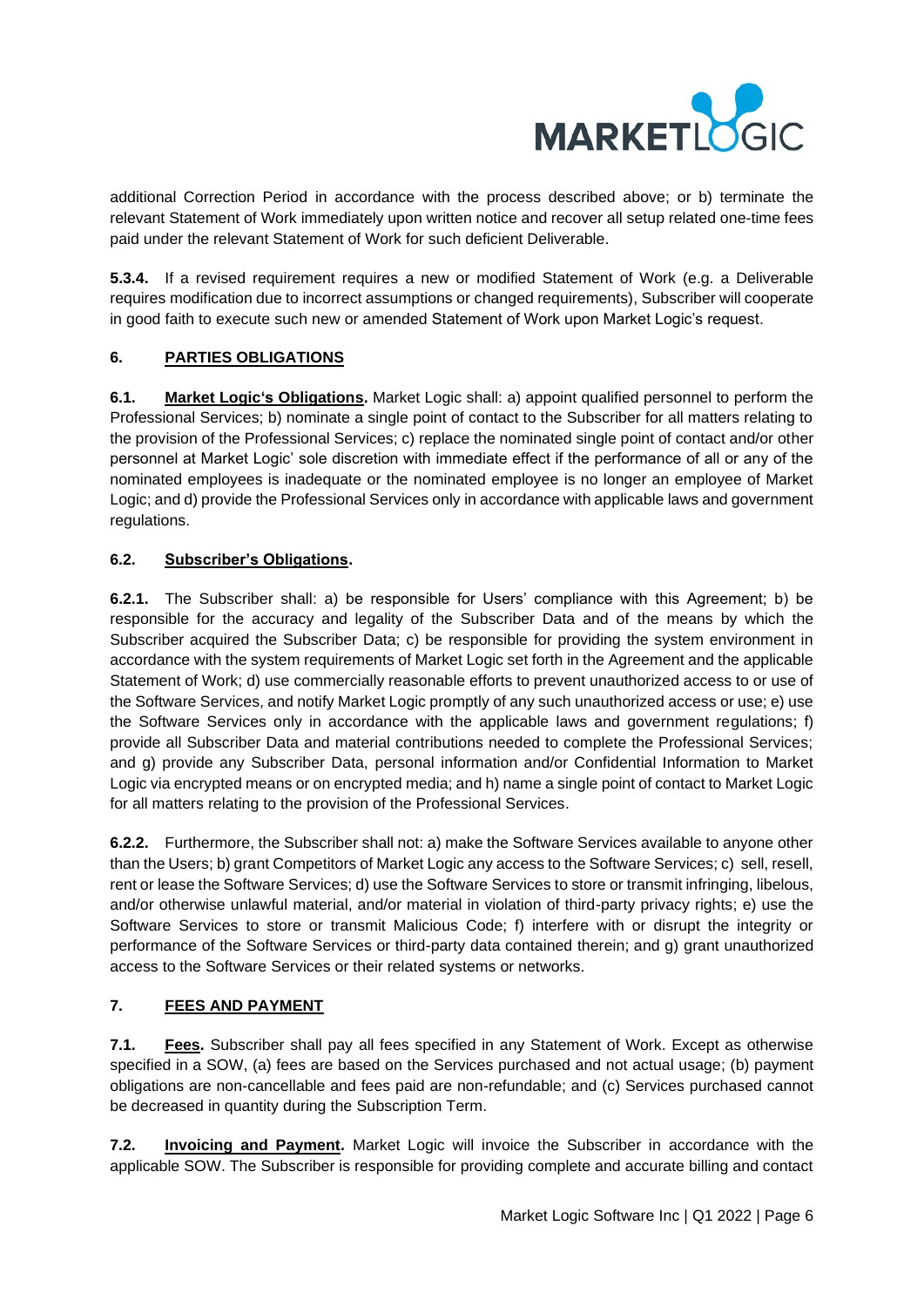

information to Market Logic and notifying Market Logic of any changes to such information timely in advance to a respective invoice date. If Subscriber requires a purchase order or a similar document for Subscriber's invoicing process ("**Order Document**" or "**Purchase Order**") it is the sole responsibility of Subscriber to provide the Order Document in a valid and reasonably acceptable form and timely in advance in order to be taken into consideration within Market Logic's invoicing process. The absence or delay of an Order Document has no effect on Market Logic's right to receive payment by the contractually agreed due date. Any legal terms and conditions on an Order Document are void.

**7.3. Payment Term.** Unless otherwise stated in the applicable SOW, Subscriber shall pay fees with cleared funds without any deductions being in the bank account of Market Logic no later than 30 days from the effective date of the applicable SOW or from the start of the respective subscription period as stipulated in the applicable SOW (**"Payment Due Date"**). Payment shall be executed by Subscriber via wire transfer. If any fees are not received by Market Logic by the Payment Due Date in the bank account of Market Logic such fees shall accrue late interest at the rate of nine percent per year or the maximum rate permitted by law, whichever is higher, from Payment Due Date until the date paid.

**7.4. Payment Disputes.** Subscriber must provide written notice with reasonable details of the claimed dispute to Market Logic within seven (7) business days from receipt of invoice. If the Parties determine that any fees were incorrectly invoiced, then Market Logic will issue a credit note equal to the exceeding amount. Subscriber agrees to pay in full and without any delay any undisputed amount under such invoice.

**7.5. Suspension of Services.** If any undisputed amount owed by Subscriber in terms of this Section 7 is 10 days overdue, Market Logic may suspend the Services to Subscriber until such amounts are paid in full including interest payable. Market Logic will give Subscriber at least 10 days' prior notice before suspending Services. It is understood that any such suspension does not affect Subscriber's payment obligation attributable to such suspension period.

**7.6. Price Adjustment.** Unless otherwise agreed upon in a Statement of Work, the fees for the identical Services under the same SOW will be increased by 2% per year or applicable inflation rate, whichever one is higher, calculated upon each anniversary of subscription period.

# **8. TAXES**

**8.1. Taxes.** The fees and prices specified in any Statement of Work or similar document issued pursuant to this Agreement do not include any taxes, such as sales tax, if applicable. Where Market Logic is required by law to charge any sales, use, value added, goods and services or similar taxes ("**Taxes**"), Market Logic shall charge Taxes in addition to the fees contained in Section [7.1](#page-5-0) and Subscriber shall be obliged to pay such Taxes, unless the Subscriber provides Market Logic with a valid Tax exemption certificate together with the relevant Order Document. Provision of a tax exemption certificate after issuance of Purchase Order may result in no exemption tax exemption being granted. The Subscriber shall submit the completed exemption documentation to [finance@marketlogicsoftware.com.](mailto:finance@marketlogicsoftware.com) The calculation of the Taxes shall be based on the delivery address provided by the Subscriber in the applicable Statement of Work and shall be set out in the relevant invoice. In absence of a Statement of Work or Order Document the registered office of Subscriber shall be used as delivery location for the purposes of calculating Taxes. The Subscriber agrees to paying the Taxes and Fees contained in an invoice issued by MLS in full. Any unpaid Taxes not subject to a valid exemption shall be considered as Late Payment in accordance with Section 7. Market Logic shall invoice all Fees and Taxes in accordance with applicable laws and rules and, where permissible, in a manner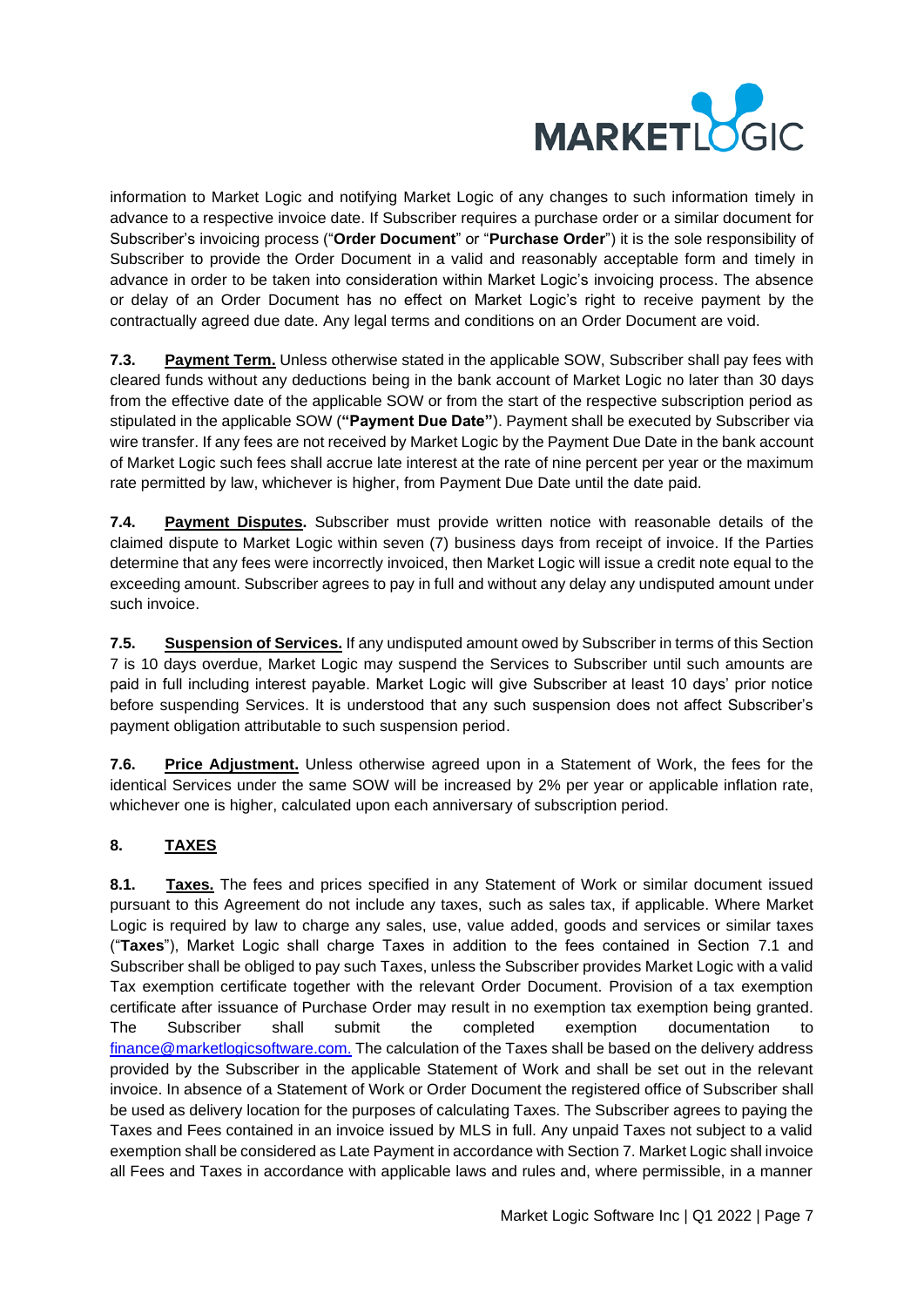

that allows the Subscriber to reclaim the Taxes from the appropriate government authority. In the event that a Party realizes that any errors have been made relating to the omission or inclusion of Taxes, it shall make the other Party aware of such error and the Parties shall cooperate in good faith to resolve any over or under payment. Subscriber shall be responsible for any penalties and/or interest charged by a taxing authority for taxes properly charged by Market Logic, but which remain unpaid due to any delay or fault on the part of the Subscriber. Nothing in this Agreement shall require Subscriber to pay any payroll, franchise, corporate, partnership, succession, transfer, profits or direct income tax relating to Market Logic.

**8.2. Withholding Tax**. Subscriber will not withhold income tax for services provided by Market Logic unless required by government regulations. Should this be required, both Parties agree that a surcharge covering the full amount required to be withheld will be added to the service fee. Subscriber shall inform Market Logic of withholding requirements 30 days prior to contractually agreed invoice date. Should Subscriber fail to do so, Market Logic reserves the right to invoice Subscriber for payment of withheld taxes and apply surcharges for all future invoicing, if taxation is required by government regulations.

# **9. STATEMENTS OF WORK**

Unless either Party provides 90 days written notice prior to the end of the Subscription Term of its intention not to renew, the applicable SOWs shall automatically renew for further 12 month periods.

# **10. OWNERSHIP**

**10.1. Subscriber Ownership.** Subscriber owns and retains all right, title, and interest (including, without limitation, all Intellectual Property Rights, in and to the Subscriber Data). Subject to the limited licenses granted herein, Market Logic acquires no right, title or interest from Subscriber or Subscriber's licensors under this Agreement in or to any of Subscriber Data. Subscriber grants Market Logic, its Affiliates and its approved subcontractors a worldwide, limited term right and license to store, host, reproduce, maintain and use Subscriber Data, only as reasonably necessary to provide and improve the Services in accordance with this Agreement.

**10.2. Market Logic Ownership.** Market Logic shall retain all right and title in and to the Services, including, but not limited to: a) all modifications and/or enhancements to the Software Services and the Deliverables, regardless of the source of inspiration for any such enhancement or modification and regardless of whether Subscriber has provided input regarding such modifications and/or enhancements,: b) proprietary education or training content, c) materials related to Market Logic's Professional Services processes and methodology, d) any Algorithms associated with the artificial Intelligence ("AI") or cognitive capabilities of the Software Services. Notwithstanding any other term of this Agreement, Market Logic may access and use, and shall retain all right, title and interest in the Software Services, which may include aggregated and anonymized data based upon Subscriber Data, provided that such data does not reveal the identity or traits of any particular individual person or of Subscriber and does not contain any Subscriber Data.

**10.3. Artificial Intelligence ("AI") /Cognitive Capabilities.** Subscriber understands and agrees that any functions of the Software Services that utilize AI algorithms will automatically generate output based solely on the electronic data or information submitted by Subscriber to the Software Services, including content and data, if any, licensed or acquired by Subscriber from third party content providers ("**Subscriber Data**"). Therefore, Subscriber understands and accepts that the quality of such Subscriber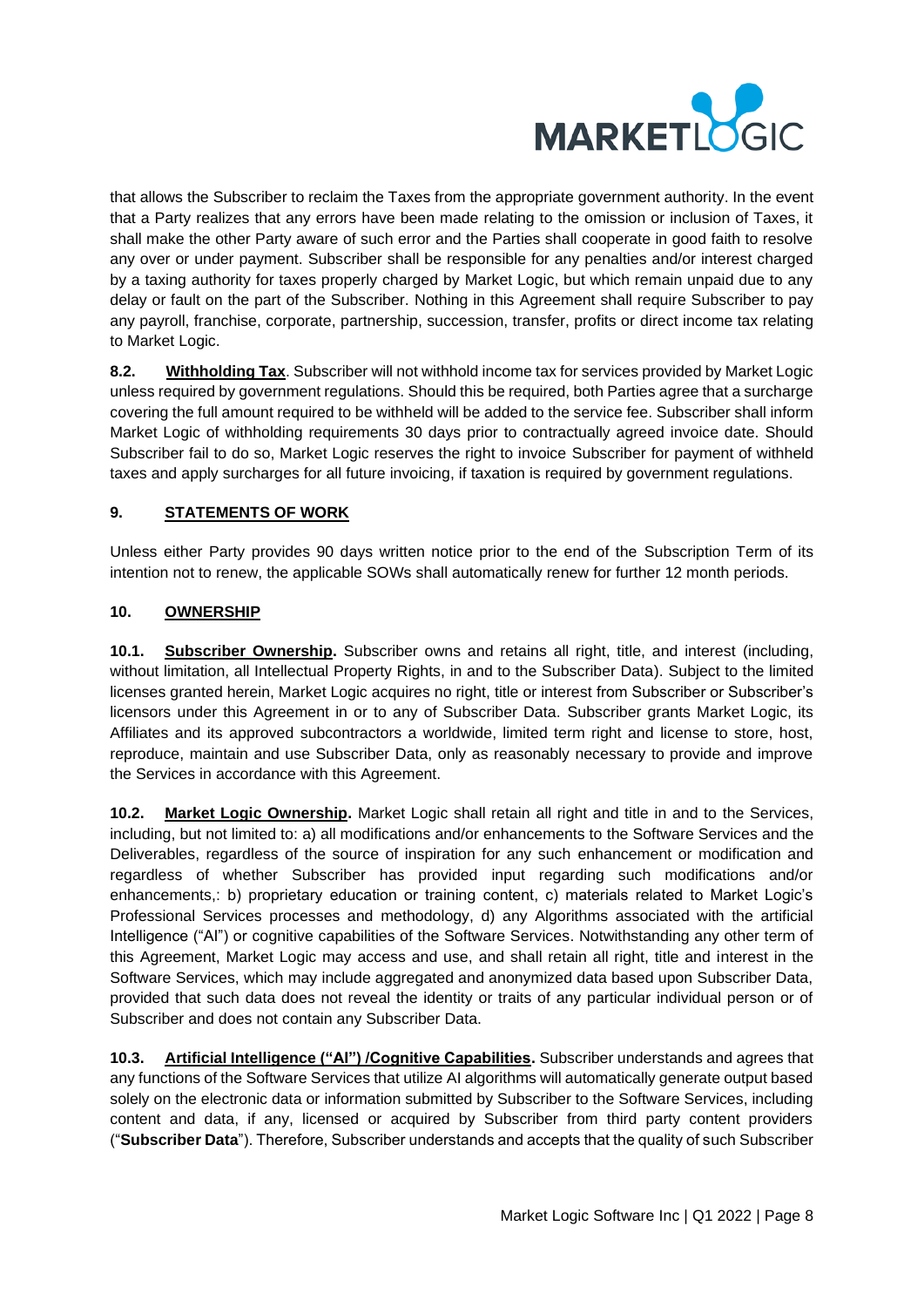

Data will directly affect the quality of the output. As such, Market Logic makes no warranty, express or implied, as to the accuracy or completeness of any of the automatically generated output.

**10.4. Suggestions and Feedback.** Market Logic shall have a royalty-free, worldwide, irrevocable, perpetual license to use and incorporate into the Software Services any suggestions, enhancement requests, recommendations, results of anonymous usage statistics or other feedback provided by the Subscriber, including its Users, relating to the operation of the Software Services. Market Logic acknowledges and agrees that any such feedback is provided "as is" without any warranty and that Market Logic shall have no right to any of Subscriber's patents, registered copyrights or trademarks ("**Subscriber IP**").

**10.5. Usage data.** Market Logic may compile statistical and other information related to the performance, operation and use of the Software Services (including, but not limited to, User's operating system and browser, date and time of last login, number of downloads) solely for (i) the provision of usage statistics to the Subscriber, (ii) the maintenance of the security and integrity of the Software Services and (iii) research and development purposes related to improvements to the Software Services; such improvements must not contain any Confidential Information of Subscriber.

**10.6. Rights in Mobile Apps.** Mobile Apps (as defined in a Statement of Work) provided to Subscriber, are subject to the following conditions:

**10.6.1.** The Mobile Apps, including software embedded in the Mobile Apps, are offered to Subscriber as part of the Software Services. Market Logic retains ownership of the Mobile Apps.

**10.6.2.** Subscriber's Users may use the Mobile Apps on any Supported Device and on no other devices. The Mobile App shall be provided by Market Logic pursuant to an applicable Statement of Work. Subscriber may download Mobile Apps updates made available by Market Logic to update or restore the Mobile Apps on any Supported Device.

**10.6.3.** Subscriber acknowledges and agrees that the Mobile Apps may collect User or device data for the purposes of providing services or functions that are relevant to use the Mobile Apps.

**10.6.4.** Subscriber understands that the maintenance times and procedures for the Mobile Apps may depend upon contributions to be provided by third parties, such as app store providers. Therefore, Subscriber agrees that the Service Level Agreement attached to the applicable Statement of Work shall not apply to the Mobile Apps.

## **11. CONFIDENTIALITY**

**11.1. Confidential Information.** In relation to the execution of this Agreement each Party may from time to time during the term of this Agreement disclose (the "**Disclosing Party**") to the other Party (the "**Receiving Party**") certain non-public or proprietary information, communication or data related to a party's business, products, or services, which the Disclosing Party identifies as confidential or which is of such a nature that the Receiving Party should reasonably understand that the Disclosing Party desires to protect such information against unrestricted disclosure or use, including information owed by third parties. Confidential Information includes, but is not limited to, algorithms, audit reports, business plans, business records, commercial information, computer programs, contracts, data-center designs, designs, diagrams, draft publications, drawings, engineering records, financial information, formulas, ideas, machine-readable data, market projections, marketing information, methods, offers, operational data,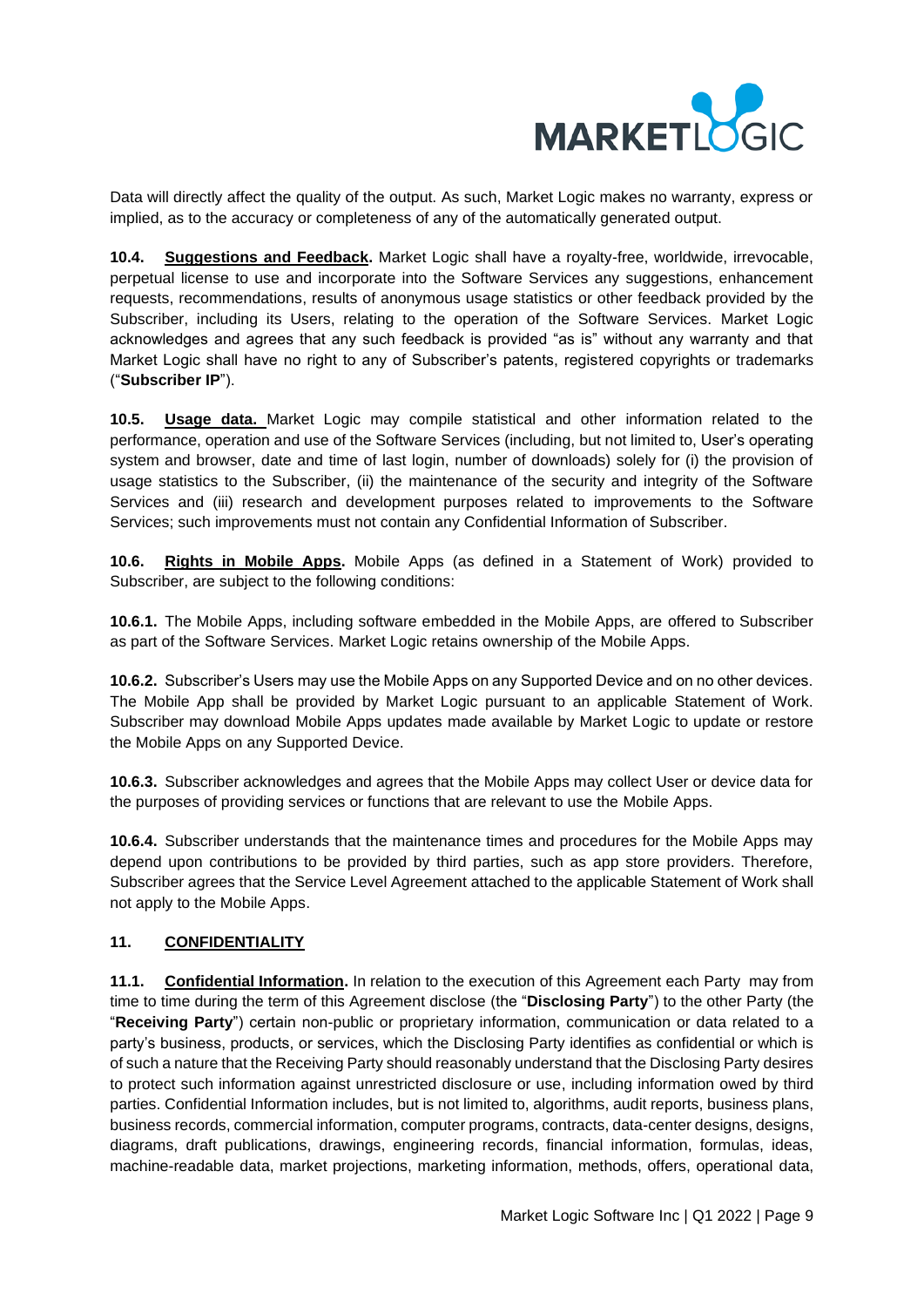

opinions, plans, pricing information, procedures, processes, product development plans, product information programs, projections, proposals, research data, research plans, samples, serverconfiguration designs, source code for computer programs, specifications, strategies, tax bills, technical information, test data ("**Confidential Information**").

**11.2. Non-Confidential Information.** The obligations of confidentiality do not extend to any Confidential Information which the Receiving Party can show: (a) is or has become generally available to the public other than as a result of a breach of the obligations of confidentiality under this Agreement; or (b) was in written records prior to the Effective Date and not subject to confidentiality obligations; or (c) was or is disclosed by a third party entitled to disclose such information; or (d) the Parties agree in writing that the information is not Confidential Information or that the information may be disclosed; or (e) is required to be disclosed under any Applicable Laws, or by order of a court or governmental body or authority of competent jurisdiction; or (f) the Receiving Party independently developed the information without using Confidential Information.

**11.3. Obligation of Confidentiality**. The Receiving Party will treat all Confidential Information of the Disclosing Party with the same degree of care that the Receiving Party treats its own confidential or proprietary information, but in no event with no less than reasonable care. The obligations in this Section shall survive expiration or termination of this Agreement for a period of five (5) years.

**11.4.** During the Term, the Receiving Party may use Confidential Information to the extent reasonably necessary for: a) performing the Receiving Party's obligations under the Agreement, and/or b) exercising the Receiving Party's rights under the Agreement; or c) assessing whether to enter into another agreement with the Disclosing Party; or d) any other particular authorized uses expressly agreed to in writing by the Parties. The Receiving Party will not, without the prior written consent of the Disclosing Party, disclose Disclosing Party's Confidential Information to any third party. Notwithstanding the foregoing, the Receiving Party may, without the Disclosing Party's prior written consent, disclose the Confidential Information to its employees, agents, affiliates, subcontractors, or representatives on a need-to-know basis provided they are bound by obligations of non-disclosure.

**11.5. Legally Required Disclosures.** In the event the Receiving Party is required to disclose any Confidential Information by order of a court or any government agency, by law, regulation, judicial or administrative process, the Receiving Party will: a) give prior written notice of such disclosure to the Disclosing Party (if legally permitted to do so) together with a copy of the material proposed to be disclosed; b) reasonably cooperate with the Disclosing Party at the Disclosing Party's request and expense to resist or limit such disclosure or to obtain a protective order; and c) in the absence of a protective order or other remedy, disclose only that portion of the Confidential Information that is legally required to be disclosed and assure that, if applicable, confidential treatment will be accorded the disclosed information.

**11.6. Ownership and Return of Confidential Information.** Unless otherwise provided for in this Agreement, all Confidential Information is provided without any warranty "as is" and shall remain the sole property of the Disclosing Party and no license or other right to such information is granted under this Agreement. Upon the Disclosing Party's request, all Confidential Information, including copies of such information, must be promptly returned to the Disclosing Party or destroyed. Notwithstanding the foregoing obligations, Receiving Party shall be permitted to retain back-up copies of Confidential Information as required by applicable law and provided such back-up copies shall be securely stored and are subject to the obligations of this Section independently as long as retained.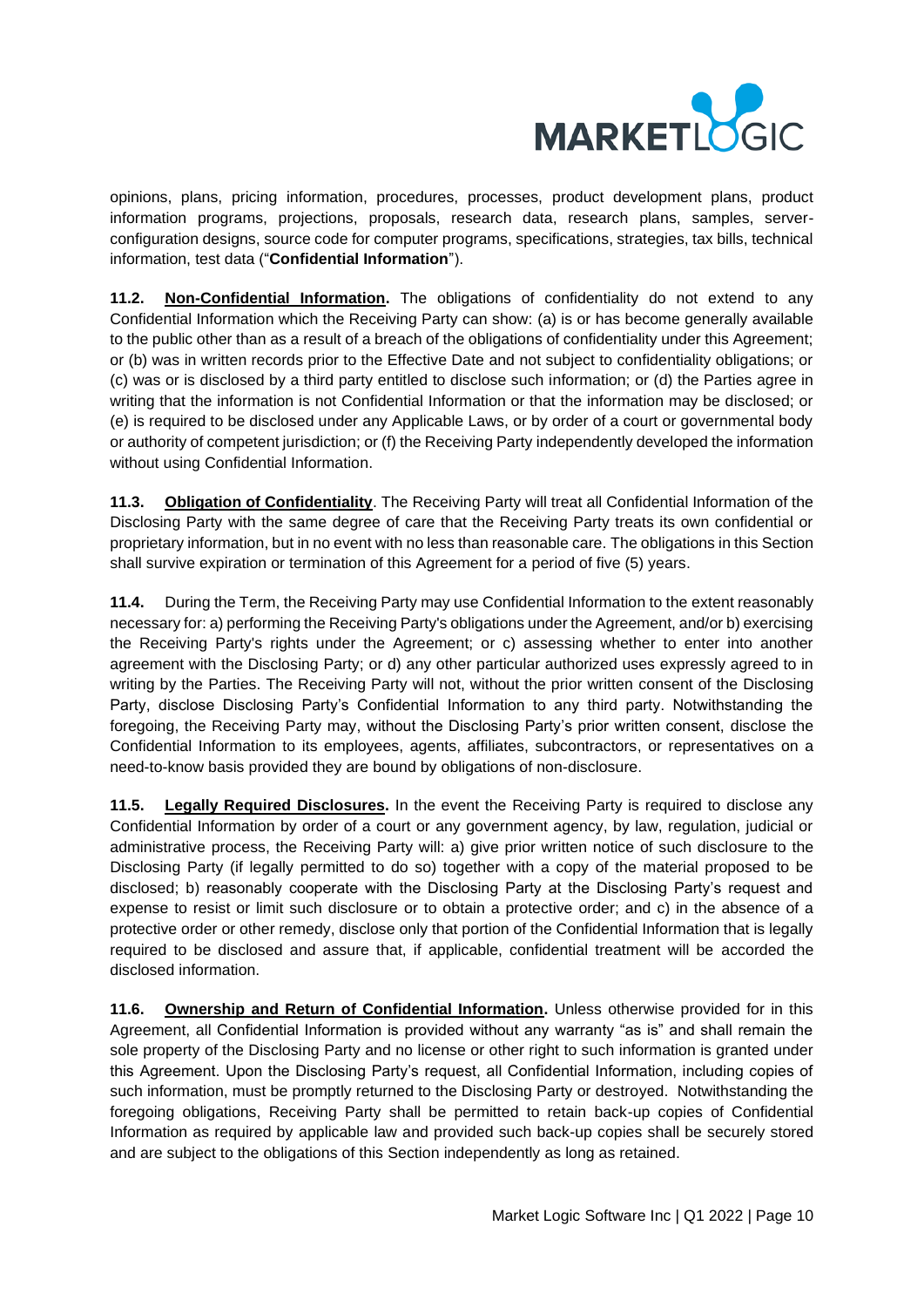

# **12. WARRANTIES AND DISCLAIMERS**

**12.1. Mutual Warranties.** Each Party warrants to the other Party that: a) it has the authorization to enter into this Agreement; b) it shall comply with all applicable federal, state, local, or other laws and regulations applicable to the performance by it of its obligations under this Agreement: and (c) it has and shall obtain all applicable permits and licenses required of it in connection with its obligations under this Agreement.

**12.2. Subscriber Warranties.** Subscriber warrants to Market Logic that: a) Subscriber and its Users will use the Software Services in accordance with this Agreement; b) Subscriber Data will not infringe or misappropriate any IP Rights (as defined below) or Confidential Information belonging to Market Logic or any third party; Furthermore, Subscriber warrants and represents to Market Logic that it shall not: a) create derivative works based on Market Logic's Software Services except as authorized within Agreement; b) copy, frame or mirror any part or content of Market Logic's Software Services and/or ancillary services, other than copying or framing on the Subscriber's own intranets or otherwise for the Subscriber's own internal business purposes; c) reverse engineer the Market Logic's Software Services and/or ancillary services or parts thereof; (d) build a competitive product or service; and/or (e) copy any features, functions or graphics of Market Logic's Software Services.

# **12.3. Market Logic Warranties.**

**12.3.1. Software Services.** With respect to the Software Services Market Logic warrants that: a) Market Logic has the right to grant provide licenses to the Software Services to the Subscriber in accordance with the terms of this Agreement; b) to the best of Market Logic's knowledge, the licensed use of the Software Services does not infringe the intellectual property rights of any third parties; and c) the Software Services and Mobile Apps do not contain any Open Source Software which could cause Subscriber's products or services to be subject to any requirements or obligations arising from the Open Source Software Licenses.

**12.3.2. Professional Services** Market Logic warrants that the Professional Services will be performed in a competent manner in accordance with generally accepted industry standards. For any breach of the above warranty, Subscribers exclusive remedy and Market Logic's entire liability will be the reperformance of the applicable Professional Services. If Market Logic is unable to re-perform the Professional Services as warranted, Subscriber will be entitled to recover the fees paid for the deficient Professional Services. Subscriber must make any claim under the foregoing warranty to Market Logic in writing within 14 days of performance of such Professional Services in order to receive warranty remedies.

**12.4. WARRANTY DISCLAIMER.** EXCEPT AS EXPRESSLY PROVIDED HEREIN, NEITHER PARTY MAKES ANY WARRANTIES OF ANY KIND, WHETHER EXPRESS, IMPLIED, STATUTORY OR OTHERWISE, AND EACH PARTY SPECIFICALLY DISCLAIMS ALL IMPLIED WARRANTIES, INCLUDING ANY WARRANTIES OF MERCHANTABILITY OR FITNESS FOR A PARTICULAR PURPOSE, TO THE MAXIMUM EXTENT PERMITTED BY APPLICABLE LAW. MARKET LOGIC DOES NOT WARRANT THAT THE SERVICES WILL MEET SUBSCRIBER'S REQUIREMENTS OR THAT USE WILL BE UNINTERRUPTED OR ERROR FREE. THE SERVICES ARE PROVIDED "AS IS" AND "AS AVAILABLE", AND THE ENTIRE RISK AS TO ITS SATISFACTORY USE IS WITH SUBSCRIBER.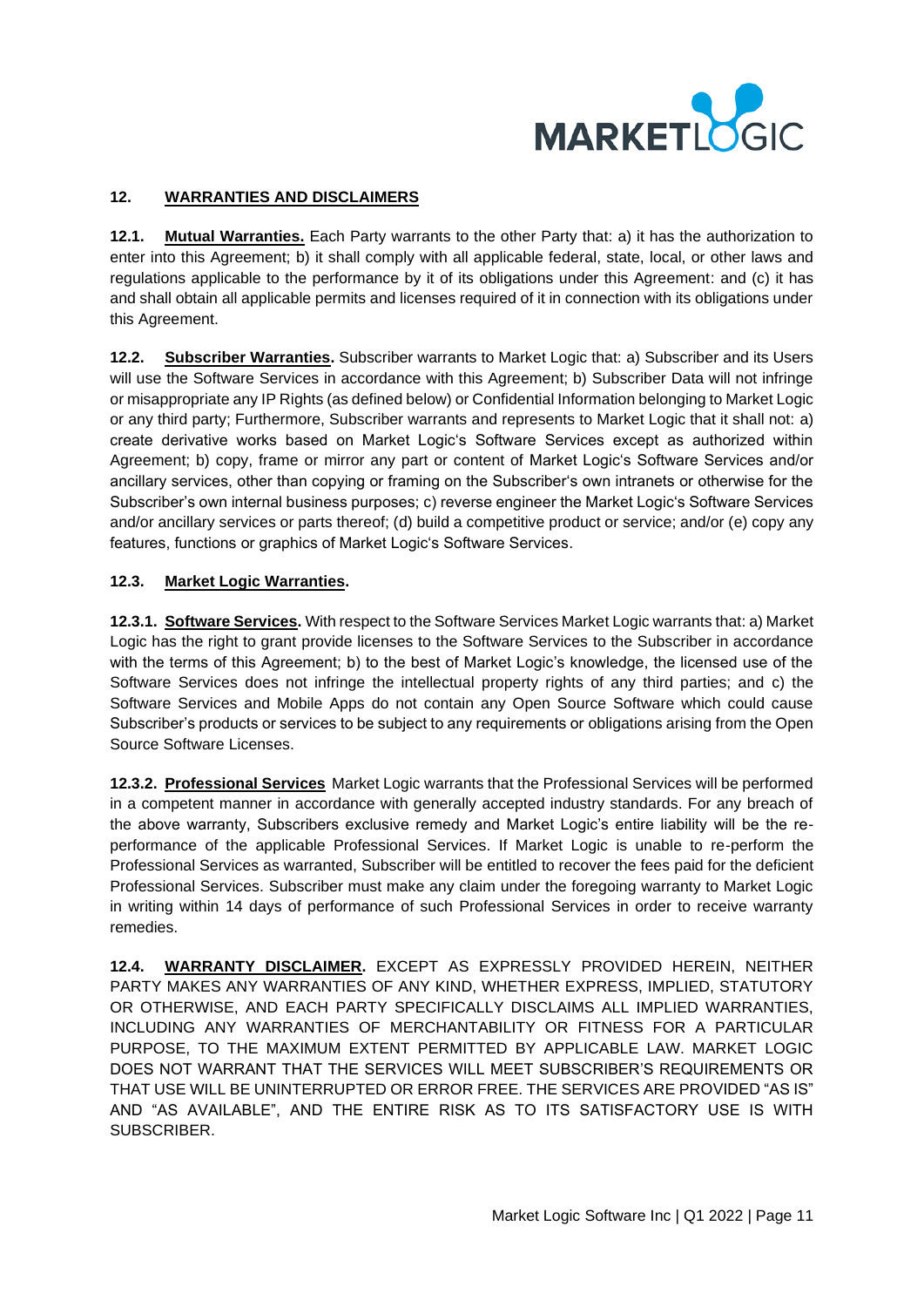

## <span id="page-11-0"></span>**13. INDEMNIFICATION**

**13.1. Market Logic Indemnity.** Market Logic ("**Indemnitor**") shall defend, indemnify and hold harmless Subscriber from and against any third-party claims asserted against Subscriber and its employees, officers, board members, agents, representatives, and officials ("**Indemnitee**") based upon a) the gross negligence, willful misconduct, or violation of law by Market Logic, and/or b) any demand, claim or allegation that Subscriber's licensed use of the Services by Market Logic infringes or violates any patent, copyright, trade secret, trademark, or other intellectual property right (collectively, **"IP Rights"**).

**13.2. Subscriber Indemnity.** The Subscriber ("**Indemnitor**") shall defend, indemnify and hold harmless Market Logic and its Affiliates from and against any third-party claims asserted against Market Logic and its employees, officers, board members, agents, representatives, and officials ("**Indemnitees**") based upon a) an allegation that the Subscriber Data infringes or violates any Intellectual Property Rights: and/or b) Subscribers' non-compliance with or breach of this Agreement, including unauthorized use of the Software Services.

**13.3. Process.** In order for an Indemnitee to be entitled to an indemnity under this Section 13, the Indemnitee must: a) provide the Indemnitor with prompt written notice within thirty (30) days of becoming aware of such claim; b) give the Indemnitor sole control and authority over the defense or settlement of such claim; and c) provide the Indemnitor with proper and full information and reasonable assistance to defend and/or settle any such claim. Neither Party shall, without the other Party's prior written consent, accept any settlement that imposes any restrictions or obligations on the other Party, requires the other Party to make an admission, or imposes on the other Party liability not covered by the indemnities. The Indemnitee shall take reasonable steps to mitigate its loss following a breach which falls within this Section [13.](#page-11-0) If Subscriber is unable to use the Services or a portion thereof ("**Infringing Item**") because a court of competent jurisdiction issues a judgement from which no appeal is taken that, by providing the Software Services, Market Logics has infringed IP Rights of a third party, Market Logic may promptly, at its expense and sole determination either: a) procure for Subscriber the right to continue using such Infringing Item; or b) replace or modify the Infringing Item so that it becomes non-infringing. If Market Logic determines in its own reasonable discretion, that neither option is commercially reasonable, Market Logic may terminate the Statement of Work (or a portion thereof). In such case, Market Logic shall refund the unused portion of any prepaid fees received from Market Logic by Subscriber for the Infringing Item.

**13.4.** This Section [13](#page-11-0) states the entire obligations and liability of the Indemnitor and the indemnities in these provisions shall be the exclusive remedy for third-party claims for any indemnity.

## **14. LIMITATION OF LIABILITY**

NEITHER PARTY NOR ITS OR THEIR RESPECTIVE OFFICERS, DIRECTORS, EMPLOYEES, SHAREHOLDERS, REPRESENTATIVES, SHALL BE LIABLE TO THE OTHER PARTY OR TO ANY THIRD PARTY FOR ANY INCIDENTAL, CONSEQUENTIAL, PUNITIVE OR OTHER SIMILAR DAMAGES, INCLUDING LOSS OF PROFITS, ARISING OUT OF OR RELATED TO THIS AGREEMENT, EVEN IF THE PARTY HAS BEEN ADVISED OF THE POSSIBILITY OF SUCH DAMAGES. FURTHERMORE, EXCEPT FOR ANY IP INFRINGMENT, EITHER PARTY'S BREACH OF ITS CONFIDENTIALITY OR INDEMNITY OBLIGATIONS UNDER THIS AGREEMENT, CLAIMS BASED ON FRAUD OR THE WILLFUL, MALICIOUS OR GROSSLY NEGLIGENT CONDUCT OF THE LIABLE PARTY, FEES OWED, OR BREACH BY SUBSCRIBER OF ITS OBLIGATIONS UNDER SECTION 6.2 OF THS AGREEMENT (INCLUDING, BUT NOT LIMITED TO, THE PROVISION OF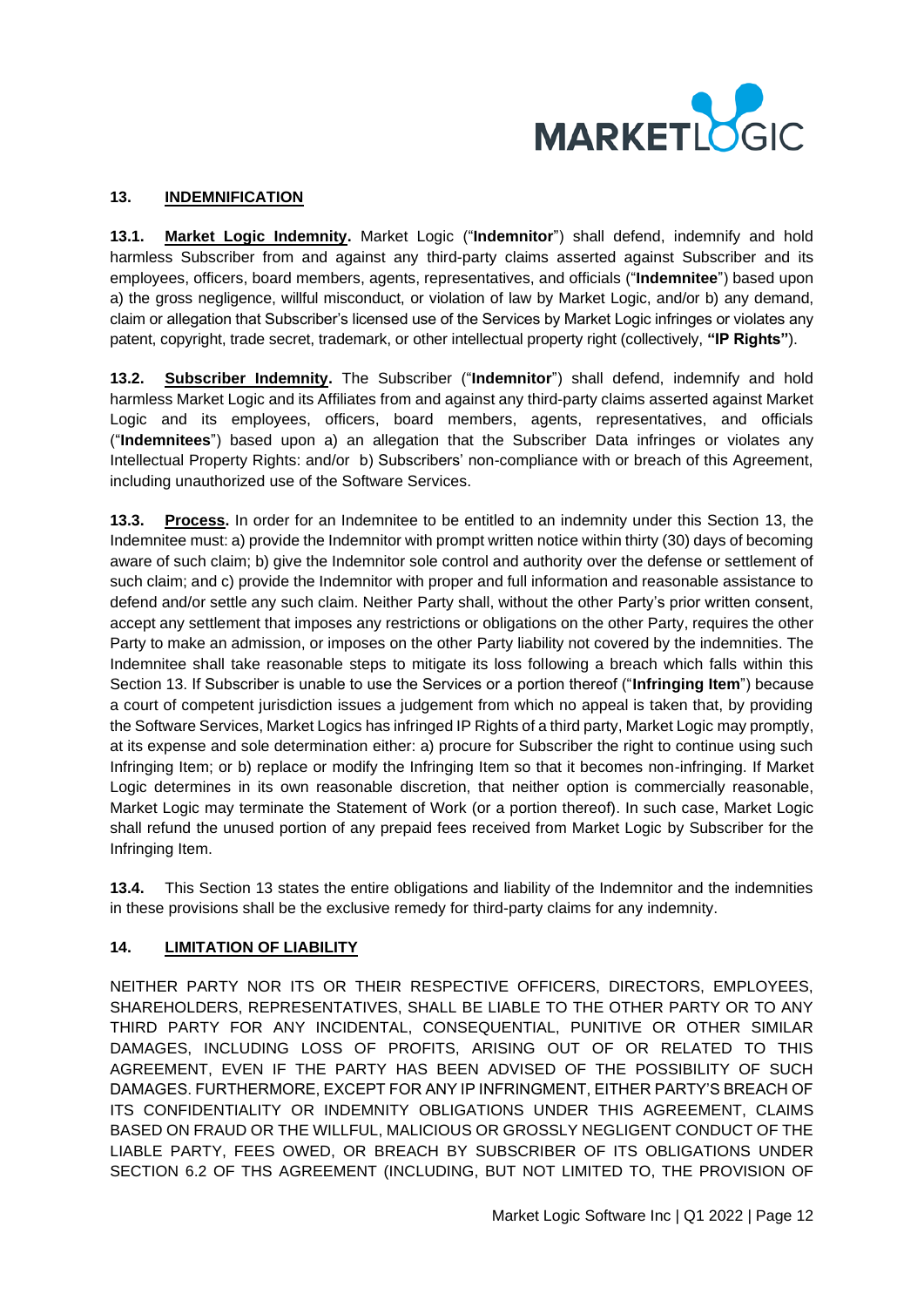

PERSONAL INFORMATION, SUBSCRIBER DATA AND/OR CONFIDENTIAL INFORMATION TO MARKET LOGIC USING MEANS OR MEDIA THAT ARE NOT ENCRYPTED), EACH PARTY'S AGGREGATE LIABILITY TO THE OTHER PARTY FOR ALL DAMAGES, LOSSES, AND CAUSES OF ACTION (WHETHER IN CONTRACT, TORT (INCLUDING NEGLIGENCE), OR OTHERWISE SHALL NOT EXCEED 110% OF THE TOTAL FEES PAID OR PAYABLE UNDER THE AGREEMENT DURING THE TWELVE (12) MONTHS PRECEDING THE INITIAL EVENT GIVING RISE TO SUCH LIABILITY. NO ACTION, REGARDLESS OF FORM, ARISING OUT OF ANY OF THE TRANSACTIONS UNDER THIS AGREEMENT MAY BE BROUGHT BY EITHER PARTY MORE THAN ONE (1) YEAR AFTER SUCH ACTION ACCRUED

# **15. INSURANCE**

During the Term, Market Logic shall maintain at its own expense insurance policies appropriate to its obligations under this Agreement, including as applicable general commercial liability, errors and omissions, employer liability and worker's compensation insurance as required by applicable law.

# **16. TERM AND TERMINATION**

**16.1. Term.** This Agreement shall become effective on the Effective Date and shall, unless otherwise terminated in accordance with the provisions hereof, continue in effect for an indefinite term.

**16.2. Term of Software Service Subscriptions.** Subscriptions of the Software Services purchased by the Subscriber commence on the start date specified in the applicable Statement of Work and continue for the Subscription Term specified therein.

<span id="page-12-1"></span>**16.3. Termination for Cause.** A party may terminate this Agreement or any Statement of Work for any of the reasons contained in this Section 16.3:

<span id="page-12-0"></span>**16.3.1. Material Breach.** Either Party may terminate this Agreement or a specific Statement of Work if the other party is in Material Breach of this Agreement or the specific Statement of Work and the breaching party fails to cure such Material Breach within a cure period of thirty (30) days from receipt of notice of Material Breach from the non-breaching Party. Such notice of Material Breach must describe the breach as comprehensively and in as much detail as possible in order to give the other party the opportunity to respond adequately during the thirty (30) day period. A "**Material Breach**", for the purposes of this Section [16.3.1](#page-12-0) is a severe enough failure of a core obligation by one party to undermine the entire Agreement for the other party, for example a failure to make payment when due, breach of confidentiality obligations, infringement of IP Rights and a failure by the breaching party to remedy such breach in accordance with this Agreement, breach of applicable laws, repeated non-material breaches cumulatively amounting to a Material Breach, and failure to keep current all billing information to the extent that it interferes with invoicing.

**16.3.2. Bankruptcy.** Either party may terminate this Agreement or any Statement of Work effective immediately upon: a) receipt of written notice of insolvency or bankruptcy of the other party; or b) the commencement by or against that party of any case or proceeding under any bankruptcy, reorganization, or insolvency law, or any other law for the relief of debtors, provided the affected party is unable to fulfill its obligations under the Agreement because of such proceedings.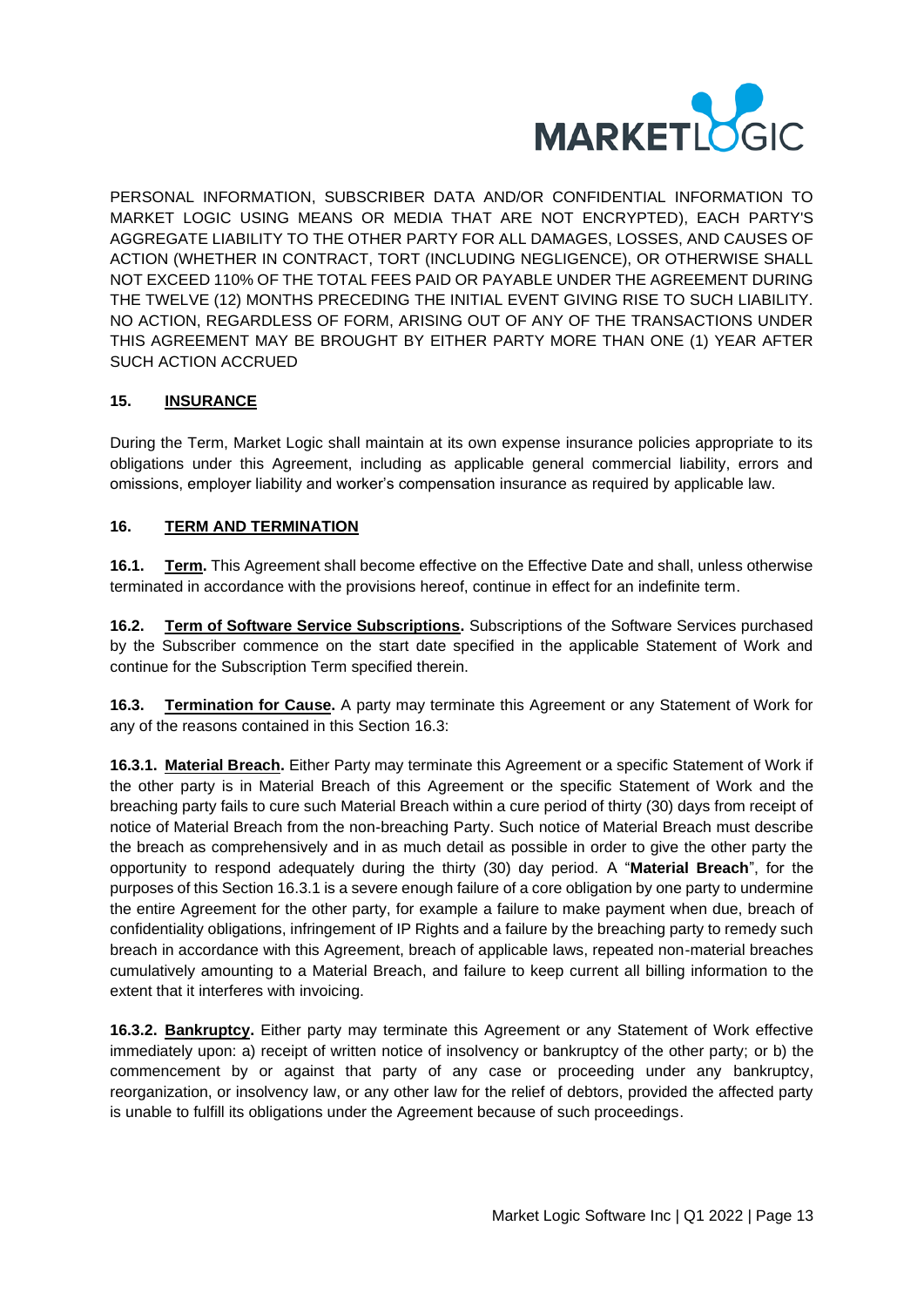

**16.4. Effect of Termination.** Upon termination or expiry of this Agreement or the applicable Statement of Work, Market Logic shall immediately cease providing the related Services to the Subscriber and any subscriptions or licenses granted hereunder shall terminate.

**16.4.1.** If this Agreement is terminated by Subscriber in accordance with Section [16.3.](#page-12-1)1, Subscriber shall be entitled to a refund of the pro-rata amount of any pre-paid sums starting from the effective date of the termination.

**16.4.2.** If this Agreement is terminated by Market Logic in accordance with Sectio[n 16.3,](#page-12-1) Subscriber will not receive any refund of sums paid under this Agreement and Market Logic shall be entitled to all of fees due or payable under this Agreement, including the applicable SOW.

**16.4.3.** Upon request by the Subscriber made within 30 days from the effective date of termination of the Software Services, Market Logic will make available to the Subscriber for download a file of the Subscriber Data in an industry-standard documented file format and/or original format and inform the Subscriber accordingly in writing with explicit reference to the availability of the Subscriber Data. After a 60-day period, Market Logic shall have no obligation to maintain or provide the Subscriber Data and shall thereafter, unless legally prohibited, delete all the Subscriber Data in Market Logic systems or otherwise in Market Logic possession or under Market Logic control. In the event the 60-day period is not sufficient to download all Subscriber Data, the data return period may be extended by a further maximum of two more 60-day periods, provided that the Subscriber notifies Market Logic accordingly in due time before the expiry of the data return period and agrees to compensate Market Logic for all related costs and expenses in connection with the extension of the 60-day period. The Subscriber may instruct Market Logic at any time during the Term or within the data return period following it to immediately and permanently erase all copies of Subscriber Data from all its Market Logic systems. Market Logic will execute such request within five (5) days of receiving written notice by the Subscriber to do so.

**16.4.4.** Termination of this Agreement or any Statement of Work for any reason shall not affect the accrued rights of the parties arising under this Agreement, including the right to recover damages against the other party in accordance with the Agreement. In no circumstances shall any termination relieve the Subscriber of the obligation to pay any fees payable to Market Logic for the period prior to the effective date of termination nor shall Market Logic be obliged to refund of any fees referred to such period.

# **17. NOTICES**

**17.1. Manner of Giving Notice.** All notices, permissions and approvals hereunder shall be in writing, email shall be considered to be sufficient when in accordance with the provisions in Section 17.2 and shall be deemed to have been given upon a) personal delivery, b) the second business day after mailing, c) the second business day after sending by confirmed facsimile, or d) the first business day after sending by email. All notices will be effective upon receipt.

If to Market Logic: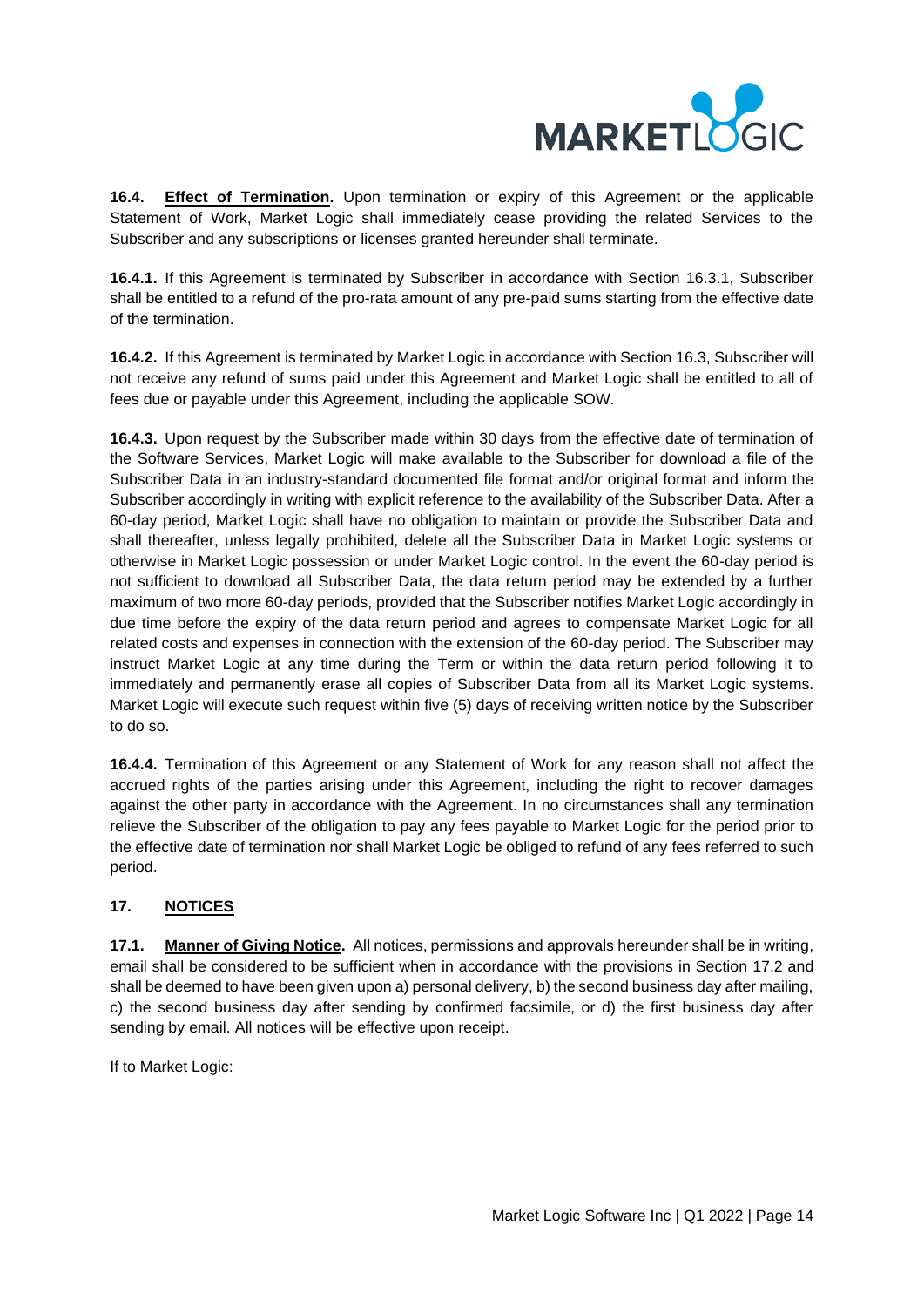

Market Logic Software Inc. 80 Pine Street, Floor 24, New York, New York, 10005 Attention: Mr. Olaf Lenzmann Email: [ole@marketlogicsoftware.com](mailto:ole@marketlogicsoftware.com)

with a copy to:

Legal Department Franklinstraße 28-29 10587 Berlin E-Mail: [legal@marketlogicsoftware.com](mailto:legal@marketlogicsoftware.com)

If to Subscriber:

*See address contained in the applicable Statement of Work*

Billing-related notices to the Subscriber shall be addressed to the relevant billing contact designated by the Subscriber. All other notices to the Subscriber shall be addressed to the relevant Services system administrator designated by the Subscriber.

**17.2. E-Mail Notice**. An emailed notice shall not be sufficient for notices of termination or an indemnifiable claim. An emailed notice will not be effective unless the notice is acknowledged in writing (including for example by email) by the party to which the notice was directed. If a notice is delivered by email to a specific email address; but the notice as delivered to that address is not acknowledged in writing by an individual who is an agent of the notified party for purposes of receiving notices of the type in question, then the notice is not effective as to that address, unless the party being notified has expressly designated the specific address, in writing, as one to which notices under the Agreement may be sent.

# **18. GENERAL PROVISIONS**

**18.1. Export Compliance.** Both parties shall comply with all applicable UK, EU and/or US sanctions and export regulations including any restrictions or prohibitions on trade or financial transactions with certain countries or entities.

**18.2. Anti-Corruption**. In performing their obligations under this Agreement, the parties shall: a) comply with all applicable laws and regulations relating to anti-bribery and anti-corruption and maintain its own policies and procedures in this respect; (b) as soon as reasonably practicable report to each other any offer, request or demand for any undue financial or other advantage of any kind received by the other party in connection with the performance of this Agreement.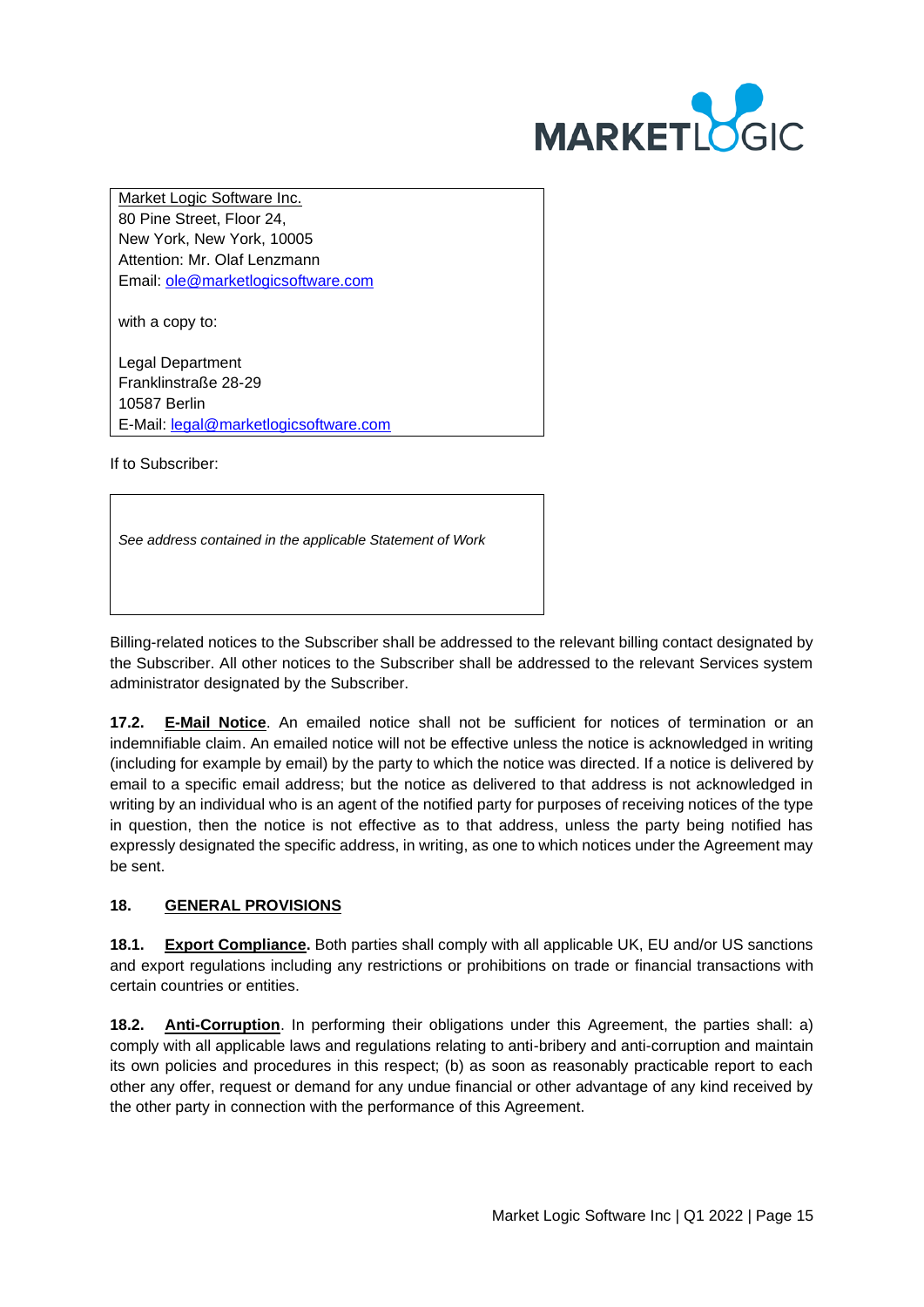

**18.3. Relationship of the Parties.** The parties are independent contractors. This Agreement does not create a partnership, franchise, joint venture, agency, fiduciary or employment relationship between the parties.

**18.4. Subcontractors.** Market Logic may not subcontract any part of its obligations under this Agreement except to its Affiliates or as authorized according to this Section. A list of authorized subcontractors shall be attached to this Agreement or published on the Market Logic website ("**Authorized Subcontractors**"). If during the term of this Agreement, Market Logic intends to engage a new subcontractor or modify the Authorized Subcontractors, Market Logic shall inform in writing Subscriber of the intended change. Subscriber shall have 4 weeks to reasonably object to such change in writing. After this time period has expired without any reasonable objections by Subscriber, the change shall be deemed agreed between the Parties and the Authorized Subcontractors shall be deemed updated. Notwithstanding the above, Market Logic may use subcontractors without having to obtain written consent from Subscriber where such subcontractors are used in the day-to-day business of Market Logic and where such subcontractors shall have no access to Subscriber Data. Market Logic will obligate its subcontractors (if any) to adhere to and uphold IT-security and confidentiality obligations that are at least as protective as those rights of Subscriber provided for in this Agreement.

Notwithstanding the permitted subcontracting of Services hereunder Market Logic will remain liable for all of its obligations under this Agreement, and for the acts and omissions of all Market Logic employees in connection with the performance of Services or provision of Software Services.

**18.5. No Third-Party Beneficiaries.** There are no third-party beneficiaries to this Agreement.

**18.6. Waiver.** No failure or delay by either party in exercising any right under this Agreement shall constitute a waiver of that right.

**18.7. Information Security**. Market Logic shall be responsible for implementing and maintaining information security controls in line with standard industry practices as set out in **[Annex A](#page-17-0)** that are designed to: a) ensure the security, confidentiality and integrity of Services and Subscriber Data; b) protect against any anticipated threats or hazards to the security or integrity of the Services and Subscriber Data; c) protect against unauthorized physical or logical access to or use of Services and Subscriber Data; d) ensure the secure disposal of Subscriber Data as per reasonable instructions of the Subscriber; e) ensure the security and integrity of the operational environment, including the network connectivity, supporting the Services; f) ensure that changes to the Services and operational environment supporting the Services are managed following formal processes; g) segregate Subscriber Data from those of other Market Logic customers; and h) ensure appropriate measures to protect against loss of Subscriber Data.

**18.8. Data Protection.** The Parties agree to fully comply with applicable data protection laws.

**18.9. Governing Law.** In all respects this Agreement will be governed by, and construed in accordance with, the substantive laws of the State of New York without regard to conflict of law principles. Any claim or action brought by one of the parties hereto in connection with this Agreement shall be brought in the appropriate Federal or State court located in the County of New York, and the parties hereto irrevocably consent to the exclusive jurisdiction of such court.

**18.10. Severability.** If any provision of this Agreement is held by a court of competent jurisdiction to be contrary to law, the provision shall be modified by the court and interpreted so as best to accomplish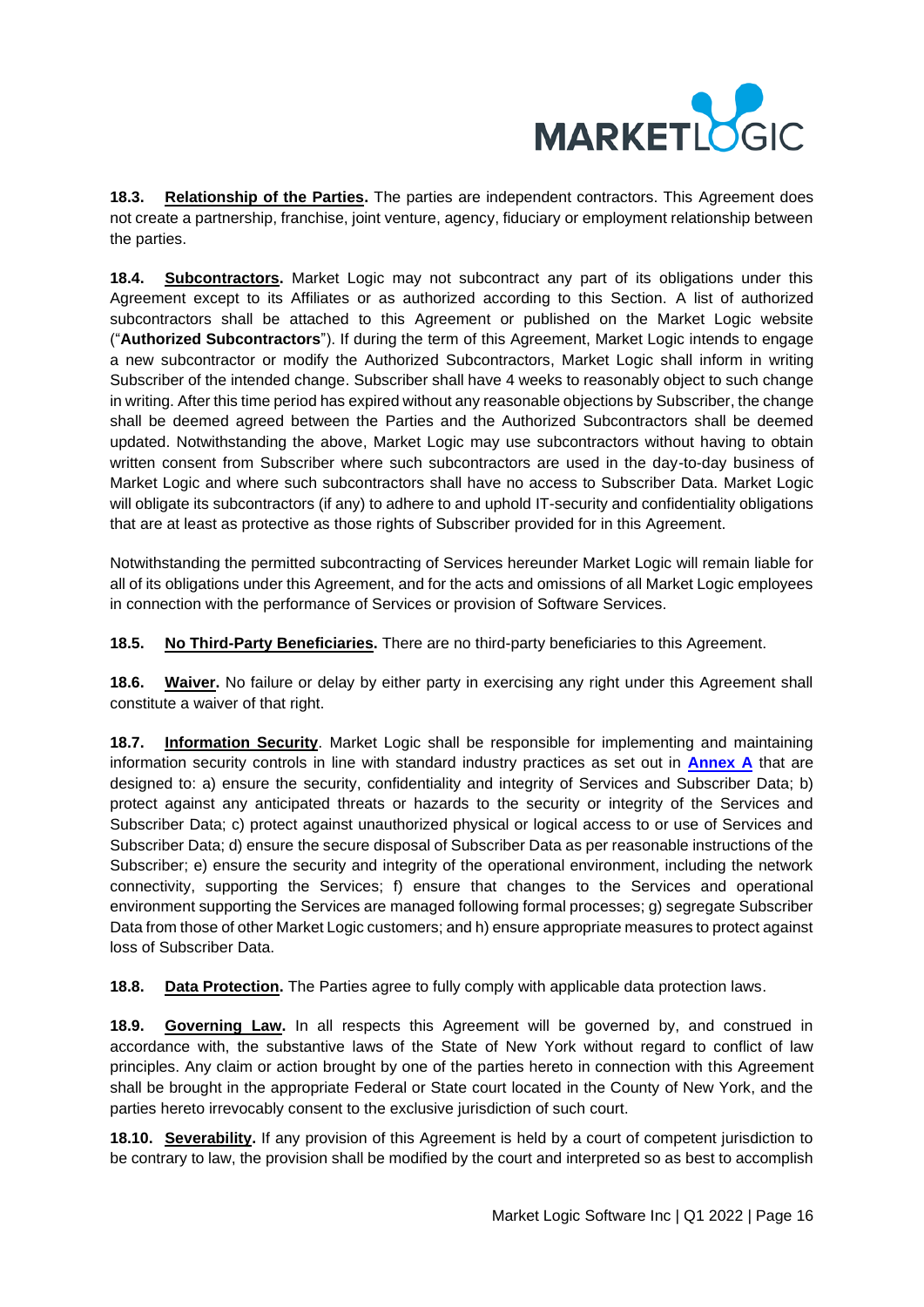

the objectives of the original provision to the fullest extent permitted by law, and the remaining provisions of this Agreement shall remain in effect.

**18.11. Surviving Provisions.** Section 7 (Fees and Payment), Section 10 (Ownership), Section 11 (Confidentiality), Section 12 (Warranties and Disclaimers), Section 14 (Limitation of Liability), Section 16.4 (Effect of Termination), Section 17 (Notices) and Section 18 (General Provisions) shall survive any termination or expiration of this Agreement.

**18.12. Assignment.** Neither party may assign any of its rights or obligations hereunder, whether by operation of law or otherwise, without the prior written consent of the other party, except that either party may assign all of its rights and delegate all of its obligations under this Agreement without needing the other party's consent to an entity: (a) which such party owns or controls; or (b) by which such party is owned or controlled. In addition, either party may, without needing the other party's consent assign any of its rights or obligations under this Agreement in connection with a merger, acquisition, corporate reorganization, or sale of all or substantially all of its assets not involving a direct competitor of the other party. Any consent required by this paragraph will not be unreasonably withheld, conditioned, or delayed. Subject to the foregoing, this Agreement shall bind and inure to the benefit of the parties, their respective successors and permitted assigns.

**18.13. Entire Agreement.** This Agreement, including all exhibits and addenda hereto and all Statement of Works, constitute the entire agreement between the Parties and supersedes all prior and contemporaneous agreements, proposals or representations, written or oral, concerning its subject matter. No modification, amendment and/or supplement, or waiver of any provision of this Agreement shall be effective unless in writing and either signed or accepted electronically by the party against whom the modification, amendment or waiver is to be asserted. To the extent of any conflict or inconsistency between the provisions in the body of this Agreement and any exhibit or addendum hereto or any Statement of Work, the terms of the applicable Statement of Work shall prevail. Notwithstanding any language to the contrary therein, no terms or conditions stated in a Purchase Order or other order documentation shall be incorporated into or form any part of this Agreement, and all such terms or conditions shall be null and void.

**18.14. Force Majeure.** Neither party shall be liable to the other for any delay or failure to perform hereunder (excluding payment obligations and/or any obligations relating to the protection of or restrictions applicable to the other party's Confidential Information or IP Rights ) due to circumstances beyond such party's reasonable control, including, but not limited to, actions or inactions of government, flood, fire, earthquakes, adverse weather conditions, civil unrest, acts of terror, wars, pandemics, strikes or other labor problems (excluding those involving such party's employees), border delays, shortages of materials, service disruptions involving hardware, software, power or utility systems not within such party's reasonable control, and denial of service attacks.

**18.15. Counterparts.** This Agreement and any Statement of Work issued hereunder may be executed in any number of counterparts, each of which when executed and delivered shall constitute and original of this Agreement, but all the counterparts shall together constitute the same agreement. Transmission of an executed counterpart of this Agreement by email (in PDF, JPEG or other agreed format) shall take effect as delivery of an executed counterpart of this Agreement. If either method of delivery is adopted, without prejudice to the validity of the Agreement made, if requested each party shall provide the others with the original of such counterpart as soon as reasonably possible after. No counterpart shall be effective until each party has executed and delivered at least one counterpart.

These Terms and Conditions were last updated in January, the 3rd 2022.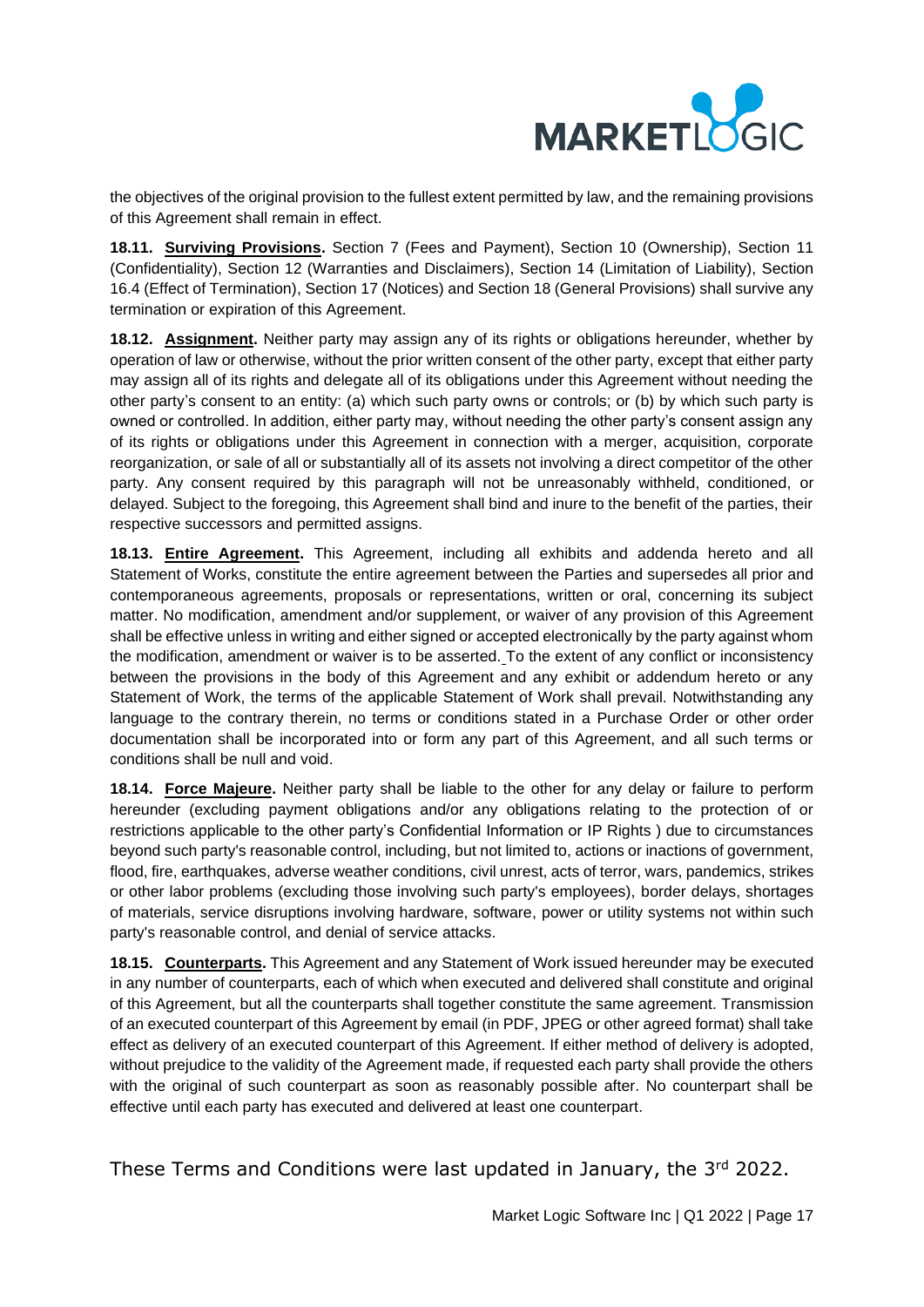

### **ANNEX A**

## **INFORMATION SECURITY REQUIREMENTS**

#### <span id="page-17-0"></span>**1. Scope**

Subject to the terms and conditions of the Agreement, all Services performed by Market Logic under this Agreement, shall comply with the requirements set forth in this Annex A, as applicable in the context of the Services.

This Annex A sets out the security requirements for the IT environments, facilities, equipment and personnel used by Market Logic to store and/or process Subscriber Data in relation to the Services. This Annex and the requirements set forth herein are in addition to, and not in lieu of, other requirements incorporated into the Agreement. Notwithstanding any security requirements agreed between Subscriber and Market Logic, any proprietary data of Third Party Service Providers shall be solely subject to separate security and confidentiality obligations between Market Logic and the respective provider.

Before processing Subscriber Data under this Agreement, Market Logic and its subcontractors shall bring into effect and maintain throughout the term of this Agreement the technical and organisational measures as set out hereunder in order to meet the requirements according to this Agreement, to secure at any time the confidentiality and integrity of the Subscriber Data, to prevent unauthorised or unlawful processing of Data and to protect against accidental or unlawful destruction, damage, accidental loss, alterations or unauthorised disclose or access.

The technical and organisational measures are subject to technical progress and development. In that regard, Market Logic and its Subcontractors are allowed to implement adequate alternative measures, provided, however, that the security level shall not be undercut at any time.

Significant changes to the technical and organisational measures as set out hereunder will be documented and notified to Subscriber prior to their implementation.

### **2. Certification**

Market Logic warrants that the third-party Data Centre it utilizing to provide the Services is ISO27001 and SOC2 certified.

Market Logic warrants that it has designed its information security management according to ISO27001.

## **3. Logical Security**

### **3.1. General**

The logical security processes in this Section 3 apply to all systems used to provide the Services on which Subscriber Data is accessed, processed, stored, transferred or maintained.

### **3.2. Systems Access Control and Network Access Control**

**3.2.1. Access Controls.** Market Logic warrants that it employs access control mechanisms that: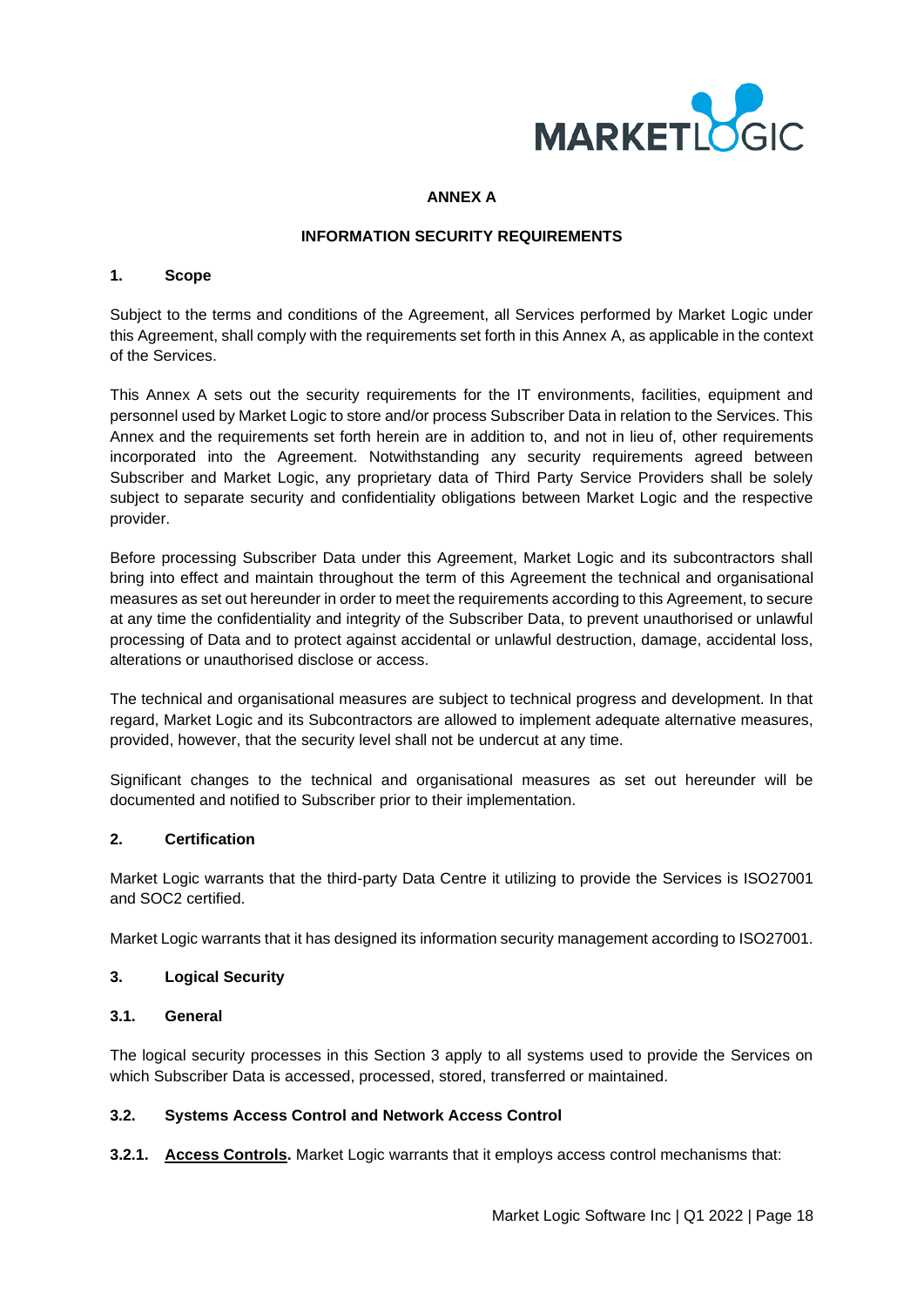

**a.** prevent unauthorized access to Subscriber data;

**b.** limit access to Market Logic personnel with a business need to know;

**c.** follow principle of least privilege allowing access to only the information and resources that are necessary under the terms of the Agreement; and

**d.** have the capability of detecting, logging, and reporting access to the system or network or attempts to breach security of the system or network.

**3.2.2. Authentication.** All Market Logic personnel must have an individual account that authenticates that individual's access to Subscriber Data. Market Logic will not allow sharing of accounts. Access controls and passwords must be configured in accordance with industry standards and best practices. Passwords must be (i) at least eight characters long, (ii) cannot contain the user's account name or more than two characters that occur in the full name or the user sequentially and (iii) must contain three of the following categories: Uppercase letters, Lowercase letters, Numbers, Symbols.

**3.2.3. Regular Review of Access Controls.** Market Logic will maintain a process to review access controls on a minimum annual basis for all Market Logic systems that contain Subscriber Data, including any system that, via any form of communication interface, can connect to the system on which Subscriber Data is stored. These access processes and the process to establish and delete individual accounts will be documented in, and will be in compliance with, Market Logic's security policies and procedures.

**3.2.4. Revocation of Access**. Market Logic will revoke its Personnel's access to physical locations, systems, and applications that contain or process Subscriber Data within a reasonable time of the cessation of such Market Logic Personnel's need to access the system(s) or application(s).

### **3.3. Telecommunication and Network Security**

**3.3.1. Firewalls**. Market Logic will deploy reasonably appropriate firewall technology. Traffic between Subscriber and Market Logic will be protected and authenticated by industry standard cryptographic technologies.

**3.3.2. Intrusion Detection and Prevention**. Market Logic will deploy intrusion detection or preferably prevention systems (NIDS/NIPS) in order to generate, monitor, and respond to alerts which could indicate potential compromise of the network and/or host.

**3.3.3. Log Management**. Market Logic shall ensure that all systems, incl. firewalls, routers, network switches and operating systems, log information to their respective system log facility or a centralized server for a minimum period of 3 months.

**3.3.4. Network Segmentation**. Market Logic shall establish and maintain appropriate network segmentation, including the use of virtual local area networks (VLANS) where appropriate, to restrict network access to systems storing Subscriber Data.

**3.3.5. Wireless Security**. If Market Logic deploys a wireless network, Market Logic will configure and maintain the use, configuration and management of wireless networks to meet the following: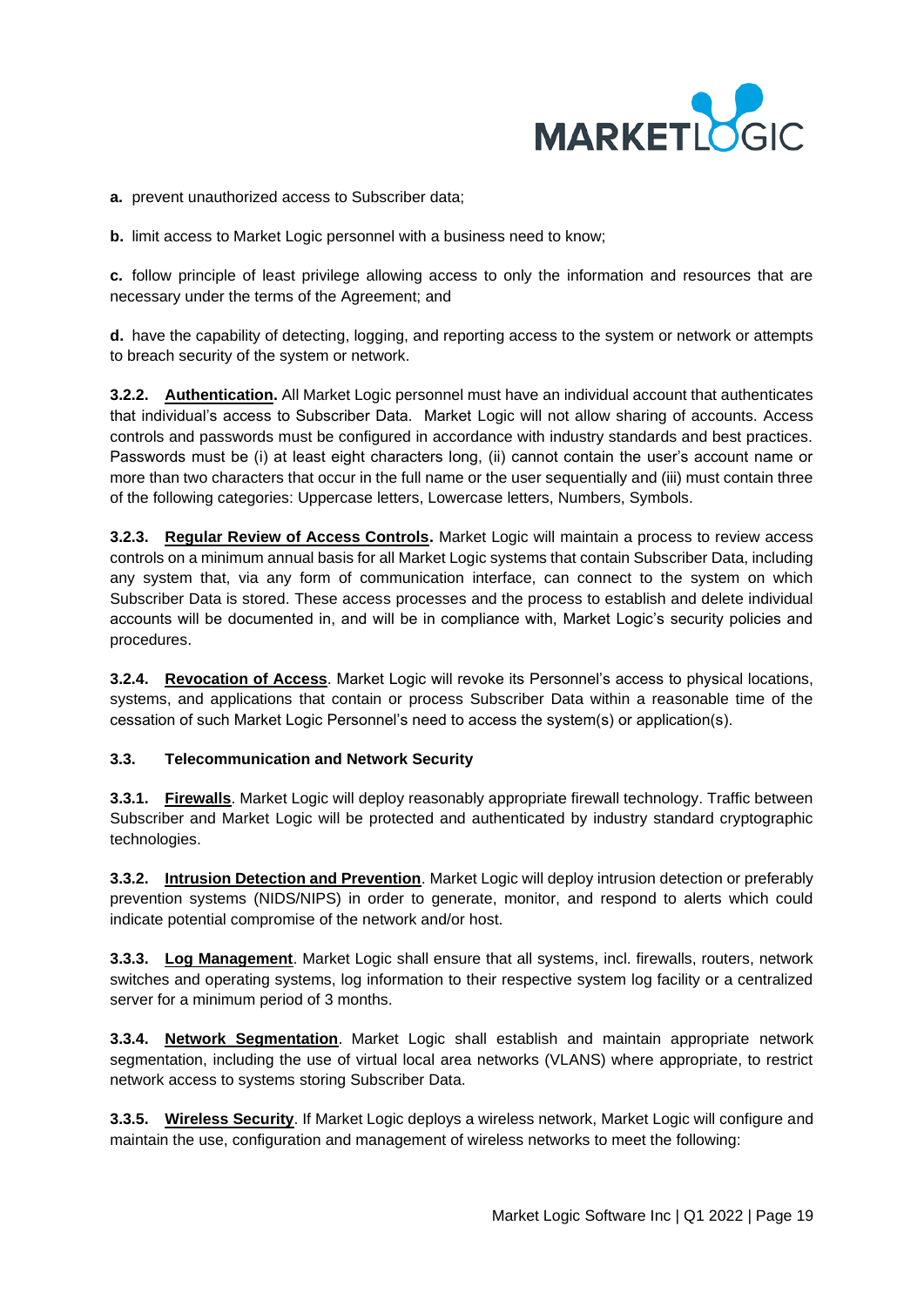

**a.** Physical Access – All wireless devices shall be protected using appropriate physical controls to minimize the risk of theft, unauthorized use, or damage;

**b.** Network Access – Network access to wireless networks should be restricted only to those authorized;

**c.** Access points shall be segmented from an internal, wired LAN;

**d.** The service set identifier (SSID), administrator user ID, password and encryption keys shall be changed from the default value;

**e.** Encryption of all wireless connections will be enabled using Industry Standard Encryption Algorithms (i.e., WPA2/WPA with 802.1X authentication and AES encryption). WEP should never be used;

**f.** If supported, auditing features on wireless devices shall be enabled and resulting logs shall be reviewed periodically by designated staff or a wireless intrusion prevention system. Logs should be retained for ninety (90) days or longer; and

**g.** SNMP shall be disabled if not required for network management purposes. If SNMP is required for network management purposes, SNMP will be read-only with appropriate access controls that prohibit wireless devices from requesting and retrieving information and all default community strings will be changed.

**3.3.6. Rogue Access Point Detection**. Market Logic will maintain a program to detect rogue access points to ensure that only authorized wireless access points are in place.

### **4. Malicious Code Protection**

**4.1.** All workstations and servers will run the current version of industry standard anti-virus software with the most recent updates available on each workstation or server. Market Logic will configure this equipment and have supporting policies to prohibit users from disabling anti-virus software, altering security configurations, or disabling other protective measures put in place to ensure the safety of the computing environment.

**4.2.** Market Logic will have current anti-virus software configured to run real-time scanning of machines and a full system scan on a regularly scheduled interval.

**4.3.** Market Logic will scan incoming and outgoing content for malicious code on all gateways to public networks, including, but not limited to, email and proxy servers.

**4.4.** Market Logic will quarantine or remove files that have been identified as infected and will log the event.

## **5. Vulnerability Management and Application Security Assessments**

**5.1.** Market Logic shall run internal and external network vulnerability scans at least quarterly and after any material change in the network configuration (e.g., new system component installations, changes in network topology, firewall rule modifications, or product upgrades). Vulnerabilities identified and rated as high risk by the Market Logic will be remediated within (15) days s maximum.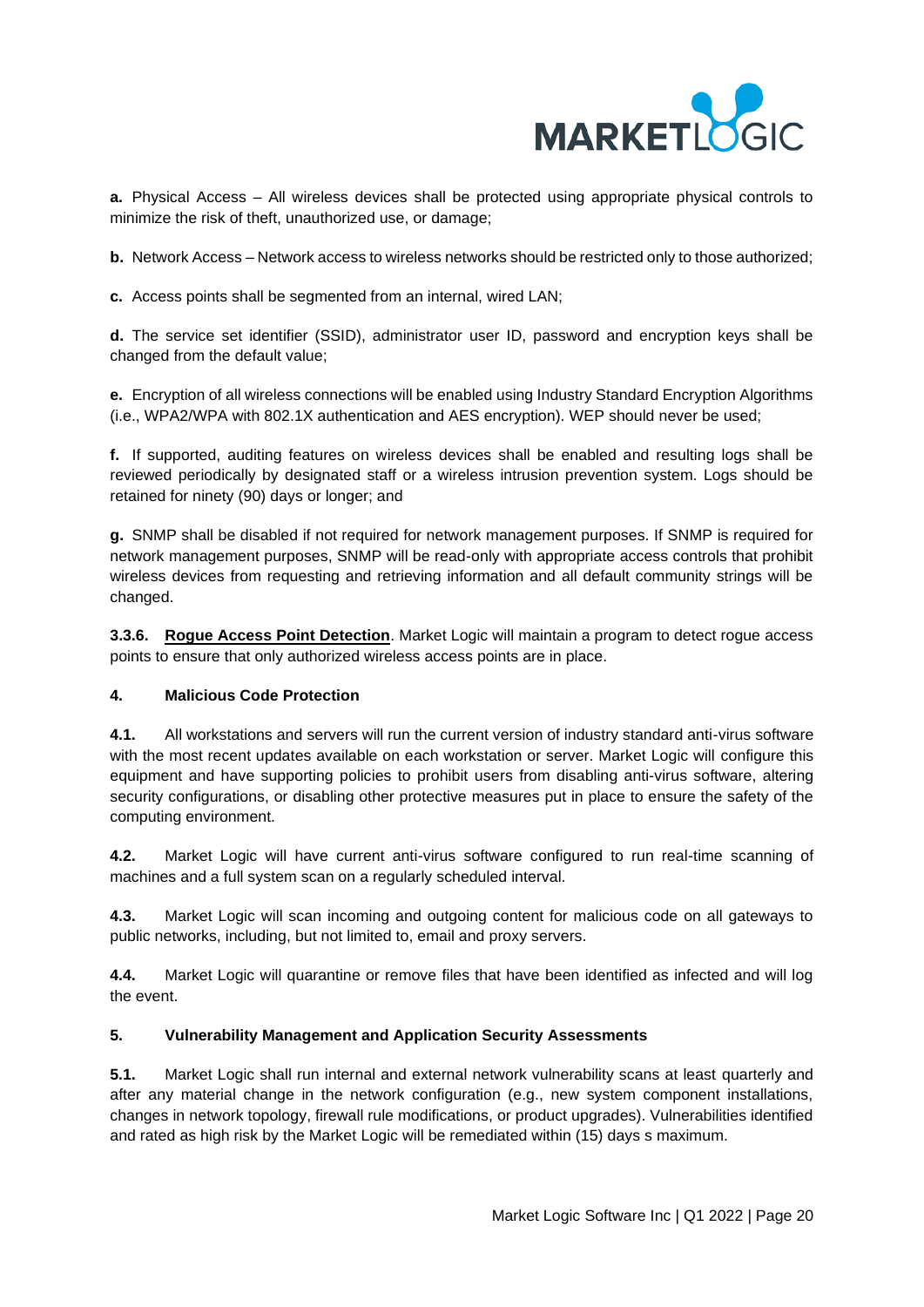

**5.2.** For all Internet-facing applications that collect, transmit or display Subscriber Data, Market Logic agrees to conduct Penetration Test assessment to identify common security vulnerabilities as identified by industry-recognized organizations (e.g., OWASP Top 10 Vulnerabilities; CWE/SANS Top 25 vulnerabilities) annually or for all major releases, whichever occurs first.

**5.3.** For all mobile applications (i.e., running on Android, Blackberry, iOS, Windows Phone) that collect, transmit or display Subscriber Data, Subscriber agrees to conduct penetration test assessment to identify and remediate industry-recognized vulnerabilities specific to mobile applications.

**5.4. Patch Management**. Market Logic will patch all workstations and servers with all current operating system, database and application patches deployed in Market Logic's computing environment according to a schedule predicated on the criticality of the patch. Market Logic must perform appropriate steps to help ensure patches do not compromise the security of the information resources being patched. All emergency or critical rated patches must be applied as soon as possible but at no time will exceed thirty (30) days from the date of release.

# **6. Storage, Handling and Disposal of Subscriber Data**

**6.1. Data Segregation**. Market Logic will physically or logically separate and segregate Subscriber Data from its other customer's data.

**6.2. Electronic Form Data.** Market Logic will utilize Industry Standard Encryption Algorithms and Key Strengths to encrypt the following:

**a.** all Subscriber Data that is in electronic form while in transit over all public wired networks (e.g., Internet) and all wireless networks.

**b.** all Subscriber Data while In Storage. "In Storage" means information stored in databases, in file systems, and on various forms of online is also commonly referred to as "at rest."

**c.** passwords will be hashed with irreversible industry standard algorithms with randomly generated "salt" added to the input string prior to encoding to ensure that the same password text chosen by different users will yield different encodings. The randomly generated salt should be at least as long as the output of the hash function.

**d.** any mobile devices (e.g., laptop, cell phone, tablet) used outside of a Data Center to perform any part of the Services.

**6.3. Data Retention**. Upon Subscriber's request, or, upon termination or expiration of this Agreement, all Subscriber Data, including copies of such information, must be promptly returned to Subscriber or destroyed. Notwithstanding the foregoing obligations, Market Logic shall be permitted to retain back-up copies of Subscriber Data in accordance with applicable laws; applicable regulations and the Agreement.

**6.4. Destruction of Data.** Market Logic will dispose of Subscriber Data when information is deemed no longer necessary to preserve as outlined above in "Data Retention" Section 6.3. Subscriber Data shall be disposed of in a method that renders it unreadable, effectively decommissioned. Market Logic will destroy any equipment containing Subscriber Data that is damaged or non-functional. All Subscriber Data must be rendered unreadable and unrecoverable regardless of the form (physical or electronic).